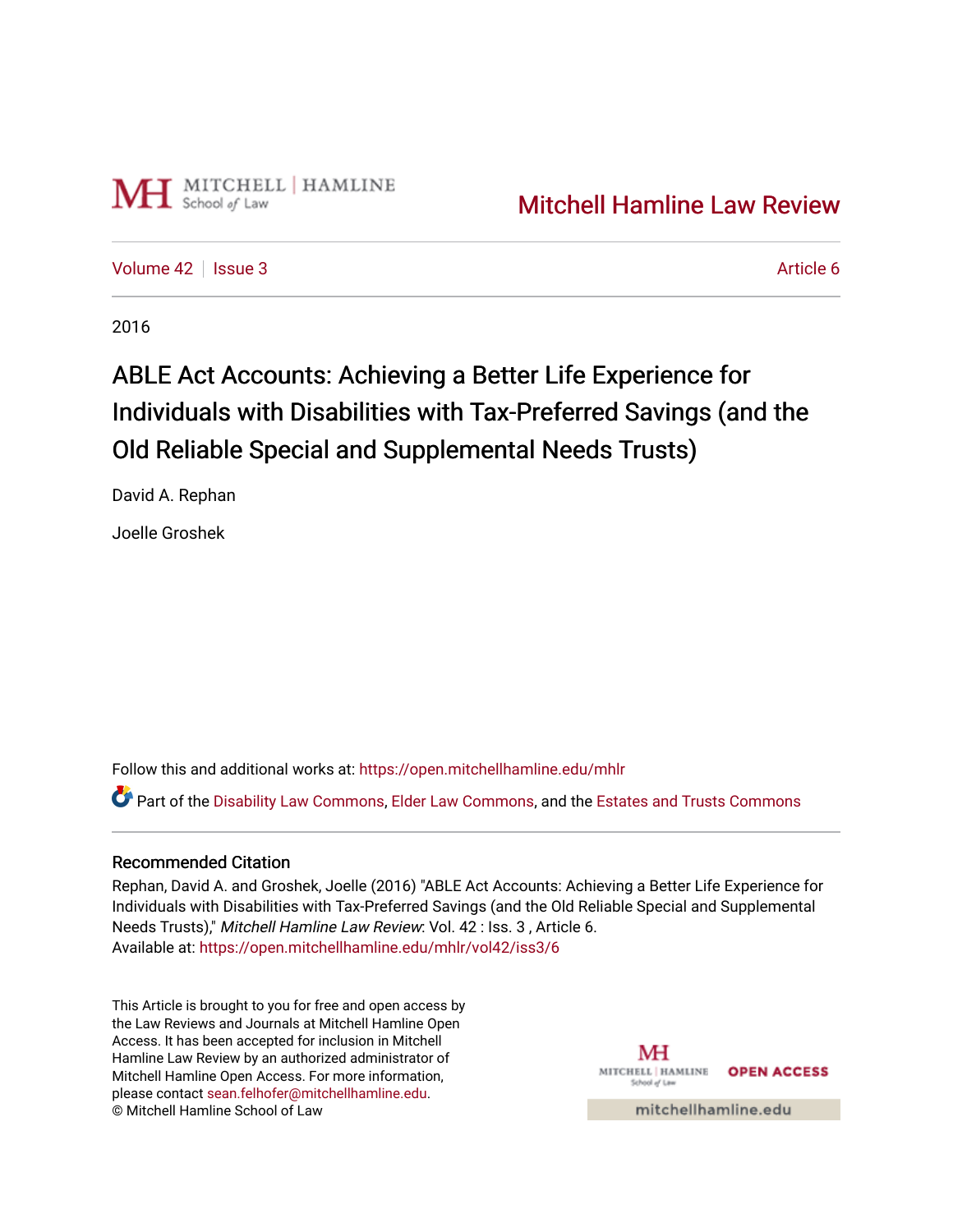# **ABLE ACT ACCOUNTS: ACHIEVING A BETTER LIFE EXPERIENCE FOR INDIVIDUALS WITH DISABILITIES WITH TAX-PREFERRED SAVINGS (AND THE OLD RELIABLE SPECIAL AND SUPPLEMENTAL NEEDS TRUSTS)**

David A. Rephan $^\dagger$  & Joelle Groshek $^{\dagger\dagger}$ 

| $\mathbf{I}$ . |                                                     |  |
|----------------|-----------------------------------------------------|--|
| H.             |                                                     |  |
|                | A. Special Needs Trusts (Individual and Pooled) 967 |  |
|                |                                                     |  |
|                |                                                     |  |
|                |                                                     |  |
|                |                                                     |  |

† David Rephan is a partner at Chestnut Cambronne PA.

In his twenty-one years of practicing law, he has focused primarily in the areas of elder law, disability law (including special needs trust law), government benefits law, and veterans law. He has successfully litigated class actions and individual actions on behalf of government benefits recipients. David has also participated in successful legislative initiatives to increase the rights of persons appealing to the Minnesota Department of Human Services, as well as other rights of government benefits recipients. David is a native of Charleston, South Carolina, and has lived in the Twin Cities for over eighteen years. David lives in St. Paul with his partner Jason and daughters Sarah and Rose. He received his B.A. from Yeshiva University in New York City, and his J.D. from Touro Law School in Central Islip, New York. David is a member of the National Academy of Elder Law Attorneys, and past chair of the Elder Law Section of the Minnesota State Bar Association. He has also taught at numerous legal and community education seminars. David also thanks the members of the *Mitchell Hamline Law Review*, particularly Bretta Hines for her research.

 †† Joelle Groshek is a graduating third-year law student at Mitchell Hamline School of Law in St. Paul, Minnesota. Her interest in elder law grew as a result of her working relationship with Mr. Rephan while she was employed as a law clerk at Chestnut Cambronne.

Under Mr. Rephan's direction, Joelle analyzed complex issues involving special and supplemental needs trusts, Medicaid estate recovery, and Medicare and Social Security Disability benefits. Joelle thanks Mr. Rephan for his guidance and expertise. She also thanks Nathan Langhurst for the many miles of bicycle rides that made good ideas great.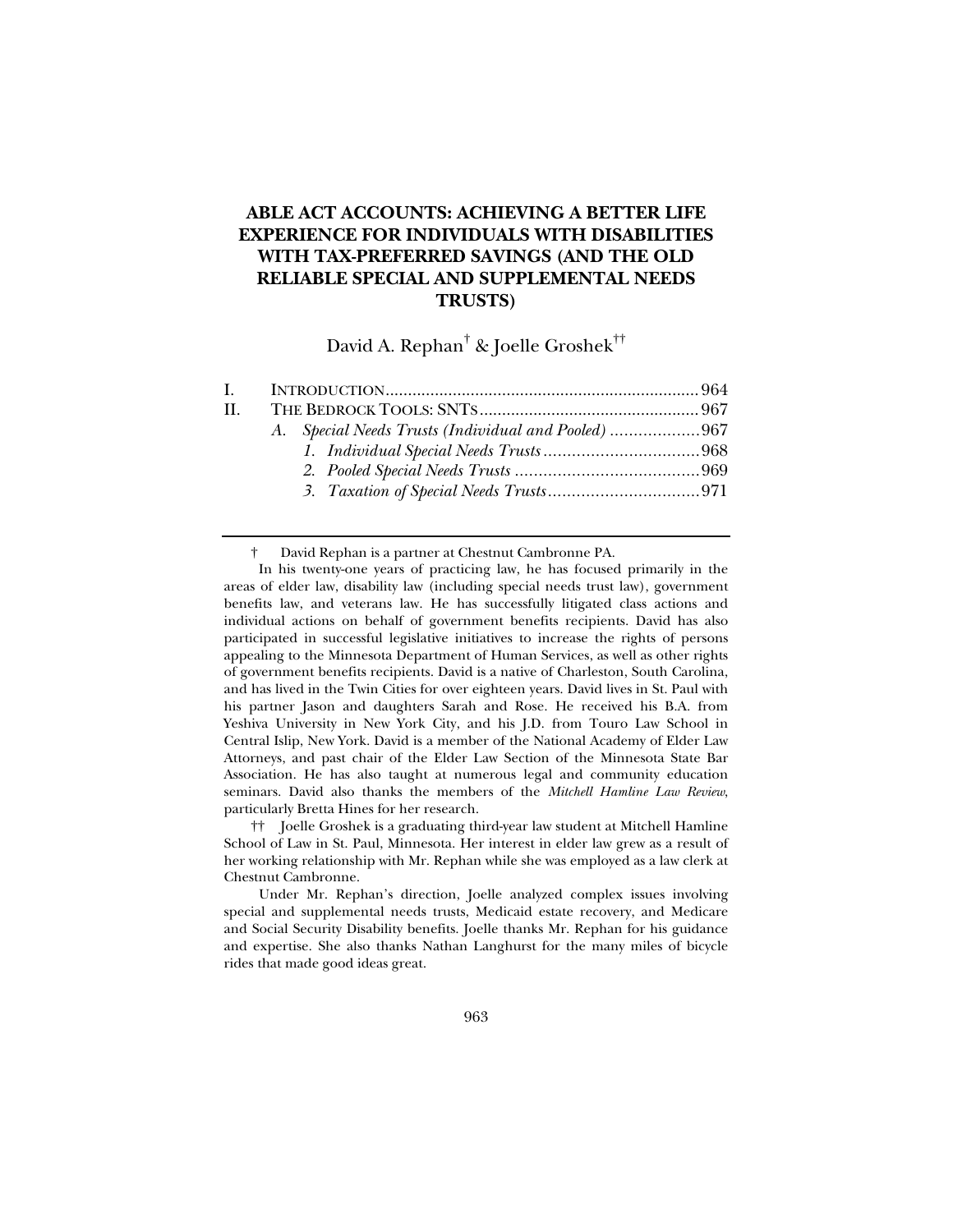964 MITCHELL HAMLINE LAW REVIEW [Vol. 42:963

|     | В. |                                                     |  |
|-----|----|-----------------------------------------------------|--|
|     | C. | Summary of Special and Supplemental Needs Trusts973 |  |
| HL. |    |                                                     |  |
|     | А. |                                                     |  |
|     |    | 1. Eligibility: Based on Disability AND Age975      |  |
|     |    |                                                     |  |
|     |    | $a_{\cdot}$                                         |  |
|     |    | $h_{\cdot}$                                         |  |
|     |    | $\dot{i}$                                           |  |
|     |    | ii.                                                 |  |
|     |    |                                                     |  |
|     | B. |                                                     |  |
|     |    |                                                     |  |
|     |    | $a_{\cdot}$                                         |  |
|     |    |                                                     |  |
|     |    |                                                     |  |
|     | C. |                                                     |  |
|     | D. | When Available to Minnesota's Individuals with      |  |
|     |    |                                                     |  |
|     |    |                                                     |  |

# I. INTRODUCTION

Estate and benefits planning is a complicated topic for any client. There is no shortage of instruments that can be used to distribute assets to chosen family members while still providing income streams to the individual—IRAs, trusts, wills, joint accounts, to name several. But this planning landscape becomes imminently more difficult when the client either has a disability himself or herself or his or her chosen family members and friends include individuals with disabilities. A disability within a family creates difficult immediate and future complexities: how do we provide for this individual now; how do we provide for this individual after we are retired and no longer earning money; how do we provide for this individual after we pass on?

For example, a retirement-ready client seeking help with his or her estate plan and retirement benefits may also be continuing to provide care for his or her adult child with a disability. However, strict asset and income rules for Medicaid and Supplemental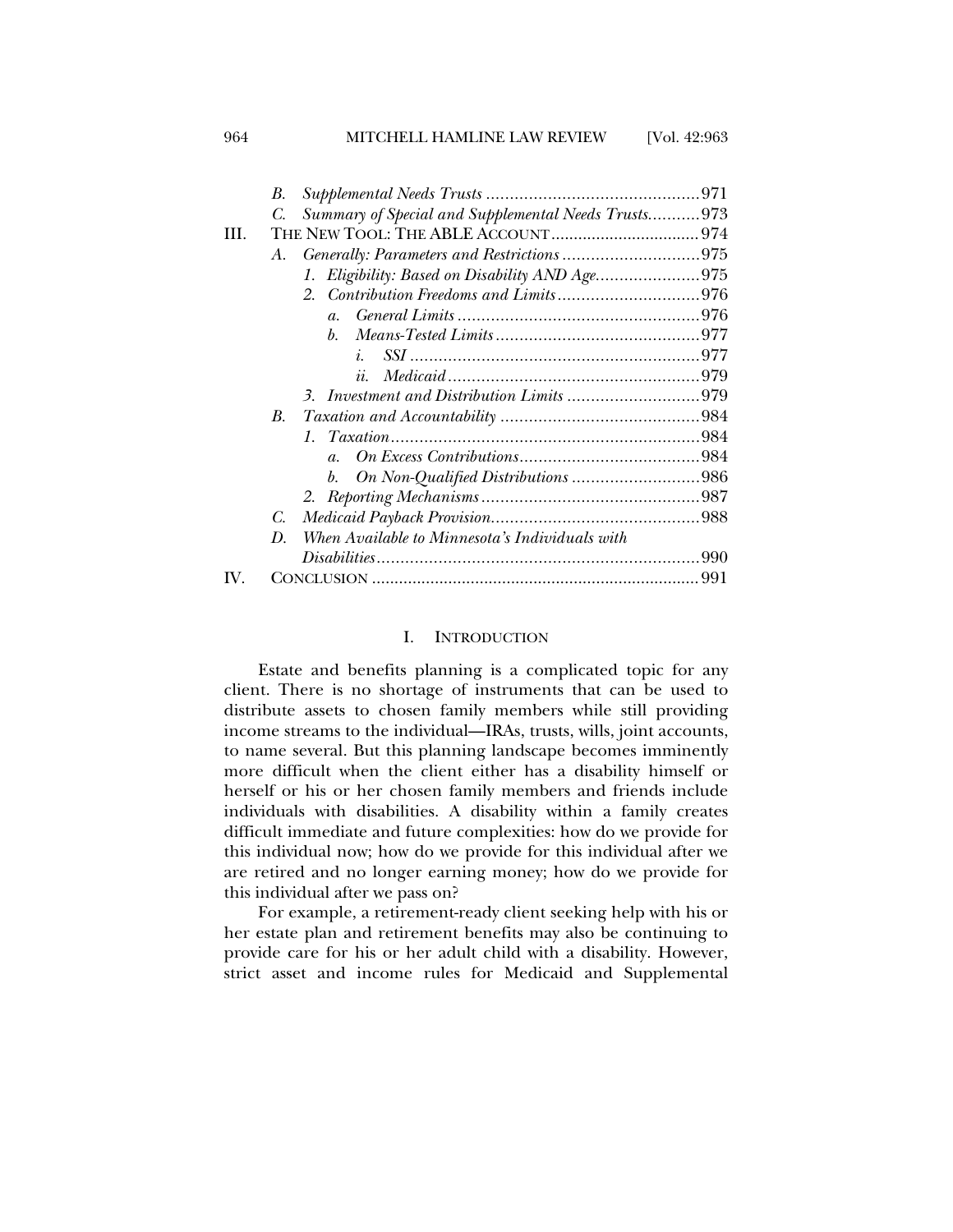Security Income  $(SSI)^1$  mean that outright gifts to the individual with a disability either during or after the client's death create eligibility problems for the individual with a disability. And loss of eligibility for these programs means loss of income streams that are crucial for the individual's continued health after the retirementready client can no longer provide care.

Simultaneously, the benefits provided by these programs are clearly defined, and in the case of SSI, arguably inadequate: fairly generous but not an unlimited set of medical benefits from Medicaid and about \$733 per month for SSI. $^{2}$  As such, clients may wish to plan their estates around these asset limits not only for their own benefit if they are disabled themselves but also for or for the benefit of a child, grandchild, or even friend with a disability.<sup>3</sup>

Lawyers have helped to address this income gap with various legal tools, including Medicaid Qualifying Trusts (which are actually Medicaid *disqualifying* trusts),<sup>4</sup> individual special needs

 <sup>1.</sup> An individual with a disability can have only \$3,000 in assets in order to qualify for Medicaid. MINN. STAT. § 256B.056, subdiv. 3 (2014). SSI eligibility is even stricter with a limit of \$2,000. 42 U.S.C. § 1382(a)(3)(B) (2012); *see also* U.S. SOC. SEC. ADMIN., 2015 SOCIAL SECURITY CHANGES 2 (2014), https://www.ssa.gov /news/press/factsheets/colafacts2015.pdf.

Note that under Medicaid (or Medical Assistance in Minnesota) countable assets exclude the following: a single automobile used for transportation; the primary residence if the spouse, dependent, sibling with equity interest, or adultchild caregiver still lives there (or up to \$534,000 in equity as of 2014 for institutionalized long-term care recipients with no one occupying the home); household goods and certain personal effects; prepaid burial spaces, burial funds (capped at \$1,500 each for the recipient and the recipient's spouse), prepaid funeral trusts (\$2,000), life insurance or annuity-funded burial arrangements under contract; capital and operating assets for a business as necessary to earn income; Community Spouse Allowance for well spouse (\$33,851 to \$119,220 for 2015); and special or supplemental needs trusts. Note, however, that the home is excluded for any Medicaid applicant who still lives in the home, but it will be counted if no one is living in the home. MINN. STAT. § 256B.056, subdiv. 2.

 <sup>2.</sup> Robert B. Fleming, *The ABLE Act—A New Tool for Special Needs Planning*, VOICE NEWSL., Apr. 2015, http://www.specialneedsalliance.org/the-voice/the-able -act-a-new-tool-for-special-needs-planning/.

 <sup>3.</sup> *See* Robert Fleming & Stuart Morris, *Taxation of Special Needs Trusts*, NAELA Q., Summer 2001, at 18 (providing that public benefits are insubstantial and that trusts have been used to supplement this below-subsistence income).

 <sup>4.</sup> *Cf.* 42 U.S.C. § 1396a(k) (1986) (repealed 1993). Because Medicaid Qualifying Trusts (MQTs) have long since been amended by the Omnibus Budget Reconciliation Act of 1993 and will generally not apply to new estate plans, they have been mostly omitted from this discussion. However, the enterprising elder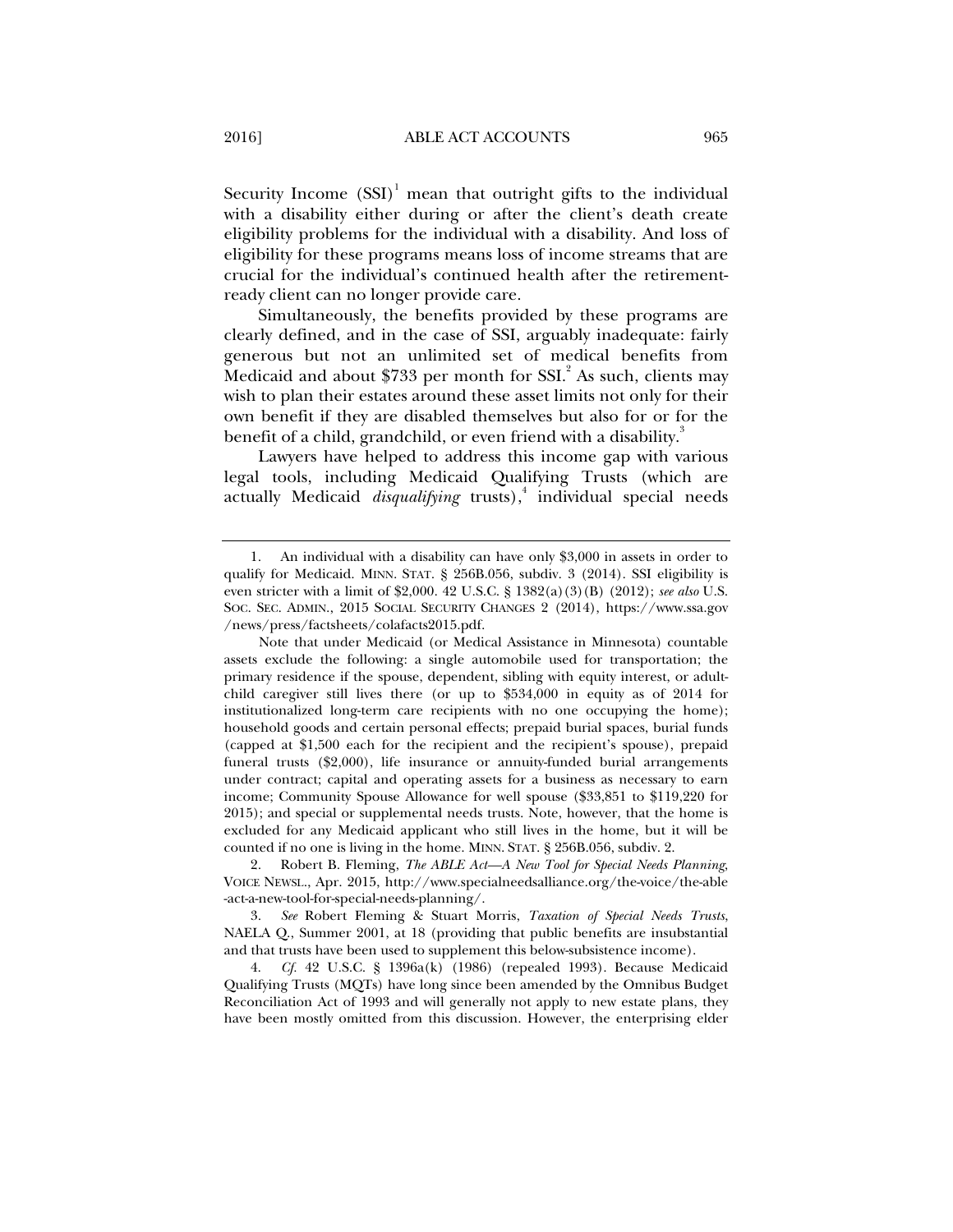trusts,<sup>5</sup> pooled special needs trusts,<sup>6</sup> and third-party supplemental needs trusts.7 Another tool was added on December 19, 2014, when President Obama signed into law the Achieving Better Life Experience (ABLE) Act.<sup>8</sup> Modeled after the IRS's 529 accounts for tax-preferred tuition savings,<sup>9</sup> the new ABLE accounts<sup>10</sup> offer the same tax-preferred savings to individuals with disabilities to save cash-only assets, while still maintaining eligibility for SSI and Medicaid.<sup>11</sup> These ABLE Act accounts are the newest additions to the disability planner's toolbox. Because of the various limitations on the preceding disability planning instruments, the ABLE accounts were long awaited.<sup>12</sup> Yet, the legislative process resulted in ABLE accounts that are now more limited than was first envisioned.<sup>13</sup> As a result, these accounts are only one tool among the old standbys.<sup>14</sup>

This article provides a very basic overview of the new ABLE accounts and the role they play in assisting elderly clients in planning for their own disabilities or for the disability of a family member. Part II provides a brief background on the requirements of traditional disability planning devices, including individual special needs trusts, pooled special needs trusts, and third-party supplemental needs trusts.<sup>15</sup> Part III provides an overview of the ABLE Act in terms of its general restrictions and parameters;  $^{16}$  its tax provisions, including monitoring; $17$  its Medicaid payback

- 5. *See infra* Section II.A.1.
- 6. *See infra* Section II.A.2.
- 7. *See infra* Section II.B.

 10. These accounts are also known as 529A accounts as they are fully described in section 529A of the Internal Revenue Code. *Id.*

- 14. *See id.* at 44.
- 15. *See infra* Part II.
- 16. *See infra* Section III.A.
- 17. *See infra* Section III.B.

law attorney should be aware of these old rules and how new transfers to trust exceptions to the MQT rules could implicate the old MQT rules. *See* CTRS. FOR MEDICARE & MEDICAID SERVS., STATE MEDICAID MANUAL § 3259.2 (1994).

 <sup>8.</sup> Robert F. Brogan et al., *Able Act Passes*, EP MAG., Feb. 2015, at 42, http:// www.specialneedsalliance.org/wp-content/uploads/2015/02/EP-ABLE-article.pdf.

 <sup>9.</sup> *See generally* I.R.C. § 529 (2015).

 <sup>11.</sup> *Id.*

 <sup>12.</sup> Brogan et al., *supra* note 8, at 42.

 <sup>13.</sup> *Id.* The ABLE account was first considered in 2008 and had no contribution limits, much like its disability planning predecessors: special needs and supplemental needs trusts. *Id.*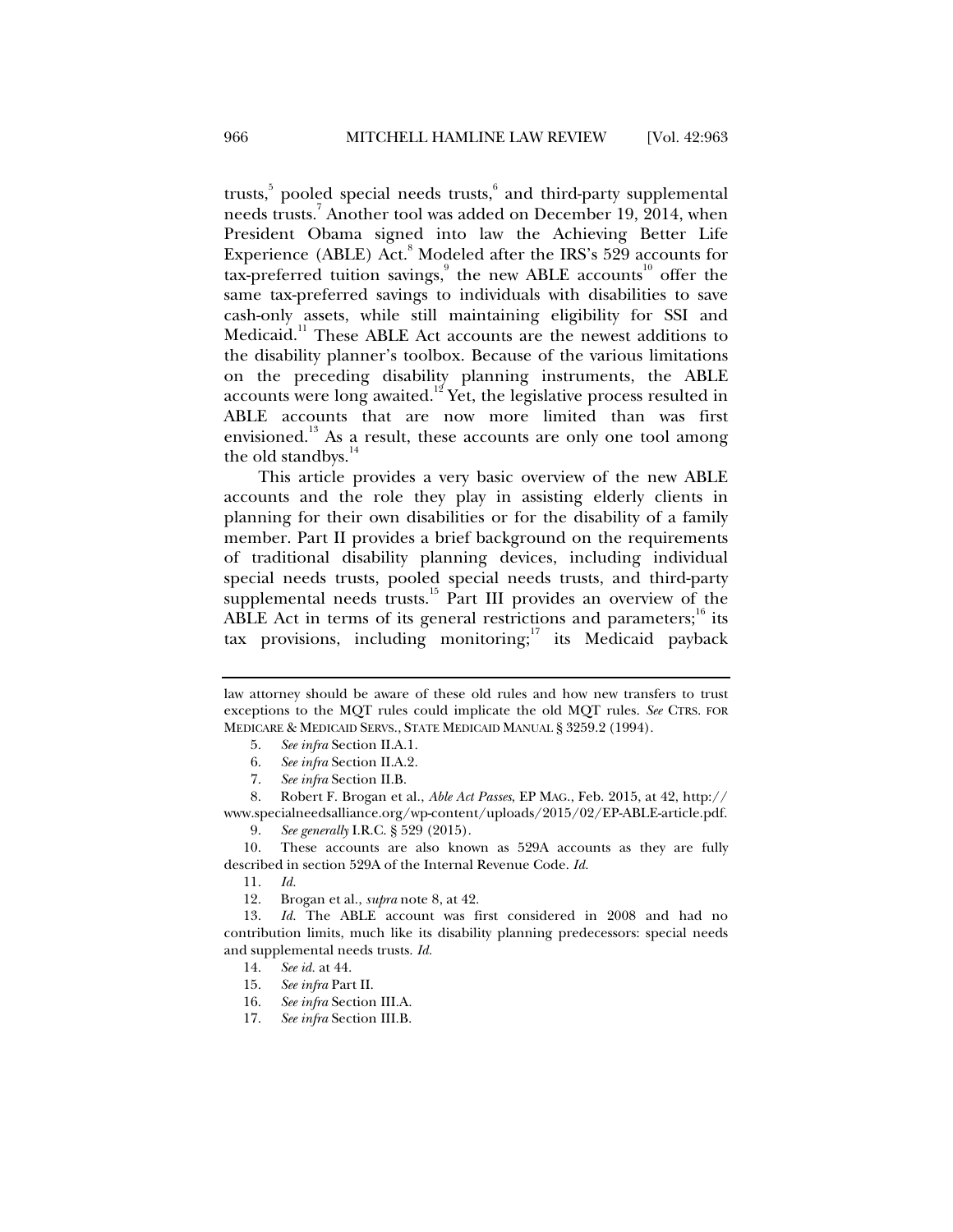provision and its limits;<sup>18</sup> and when Minnesota residents can expect to start using ABLE accounts.19 Part IV finishes with an analysis of the new ABLE Act accounts, how the Act compares with the traditional disability planning tools such as special and supplemental needs trusts, and what spot the Act occupies in the estate planning toolbox, ultimately concluding that the structure of the new ABLE accounts is restrictive enough that ABLE accounts do not serve as replacements for the traditional disability planning tools, but that ABLE accounts' tax savings may be worth taking advantage of in certain circumstances.<sup>20</sup>

#### II. THE BEDROCK TOOLS: SNTS

#### *A. Special Needs Trusts (Individual and Pooled)*

The Omnibus Budget Reconciliation Act of 1993 (OBRA '93) established general rules for the treatment of revocable and irrevocable trusts in determining Medicaid eligibility.<sup>21</sup> OBRA '93 generally prohibits the use of self-settled trusts—trusts established by the beneficiary of the trust (or someone authorized to establish the trust in the name of that beneficiary)<sup>22</sup>—to shelter assets in an effort to receive public welfare benefits while also maintaining an individual's wealth.<sup>23</sup> However, OBRA '93 does create two exceptions to this rule: the individual special needs trust<sup> $24$ </sup> and the

23. *Id.*

 24. *Id.* § 1396p(d)(4)(A) (exempting from the general rule "[a] trust containing the assets of an individual under age 65 who is disabled . . . and which is established for the benefit of such individual by a parent, grandparent, legal guardian of the individual, or a court if the State will receive all amounts remaining in the trust upon the death of such individual up to an amount equal to the total Medicaid paid on behalf of the individual under a State plan under this subchapter").

 <sup>18.</sup> *See infra* Section III.C.

 <sup>19.</sup> *See infra* Section III.D.

 <sup>20.</sup> *See infra* Part IV.

 <sup>21.</sup> John J. Campbell, *Basic Strategies for SSI Planning*, 1 NAELA J. 311, 315–16 (2005).

 <sup>22. 42</sup> U.S.C. § 1396p(d)(2)(A) (2012) (encompassing the following individuals in the idea of a self-settled trust: "[t]he individual [establishing the trust][,] [t]he individual's spouse[,] [a] person, including a court or administrative body, with legal authority to act in place of or on behalf of the individual or the individual's spouse[,] [a] person, including any court or administrative body, acting at the direction or upon the request of the individual or the individual's spouse.").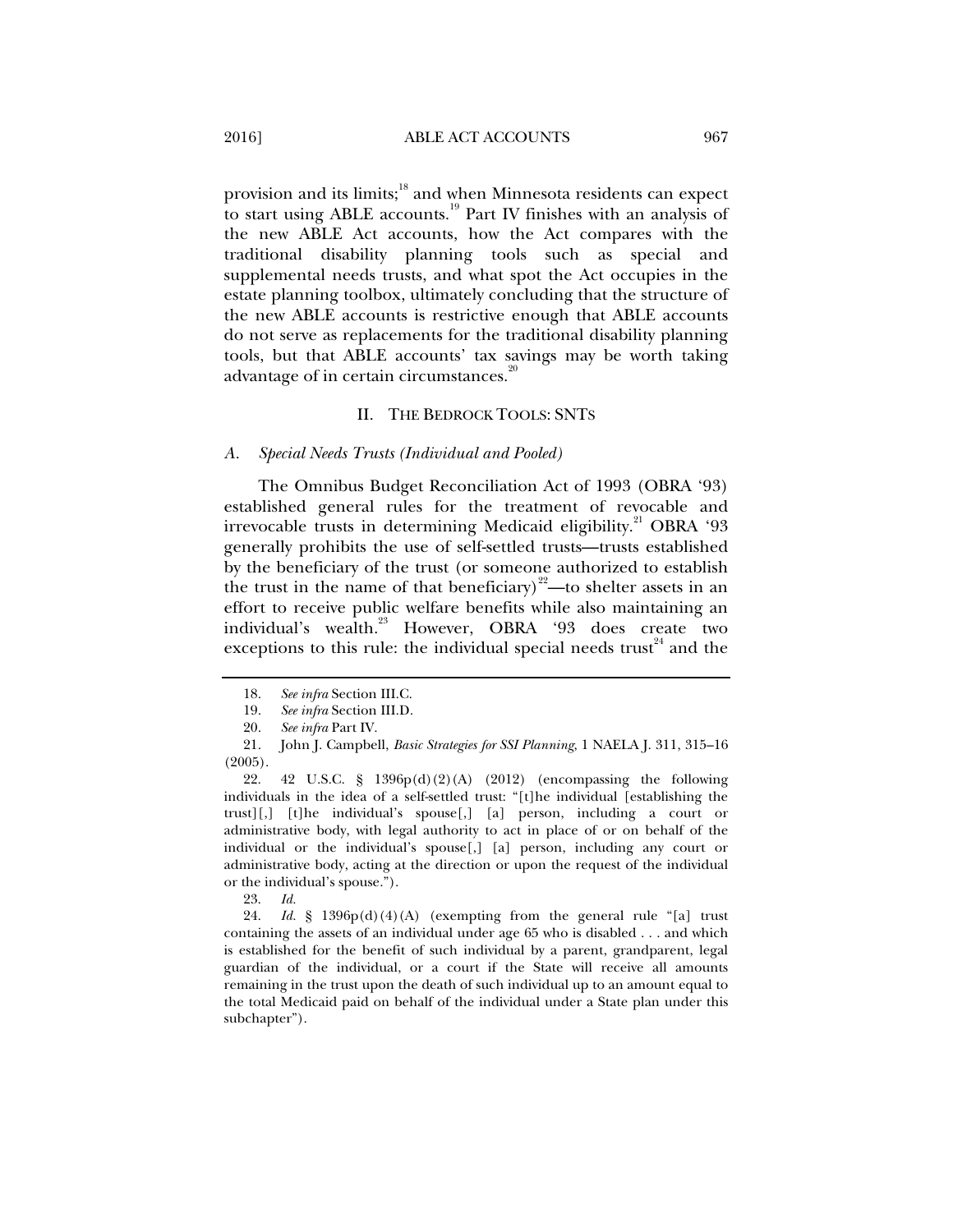pooled special needs trust. $^{25}$  These exceptions, however, are very specific and fraught with restrictions that make their use by individuals with disabilities challenging and sometimes inflexible to say the least.

## *1. Individual Special Needs Trusts*

The special needs trust is useful to an individual with disabilities because trusts generally have no limit to the amount or kind of assets that can comprise the corpus. Additionally, an individual with disabilities funds the special needs trust with his or her own assets.26 However, special needs trusts are *not* the typical flexible grantor trust: special needs trusts $^{27}$  generally are best understood as a kind of "irrevocable discretionary trust,"<sup>28</sup> and therefore significantly restrict the control and direction of trust assets. Beyond these general restrictions, the grantor with a disability must be under age sixty-five.<sup>29</sup> Further, the special needs trust can be established only by a "parent, grandparent, legal guardian of the individual, or court,"30 which means a person with a disability cannot establish his or her own special needs trust.<sup>31</sup>

 28. A. Frank Johns, *Perspectives on Elder Law: Legal Ethics Applied to Client-Lawyer Engagements in Which Lawyers Develop Special Needs Pooled Trusts*, 29 WM. MITCHELL L. REV. 47, 49–50 (2002); *see also* John J. Campbell, *supra* note 21, at 315–16 ("Nevertheless, there is an implied Congressional [sic] intent that the trusts remain 'supplemental' and discretionary."); DEP'T HEALTH & HUM. SERVS., HEALTH CARE FINANCING ADMINISTRATION'S STATE MEDICAID MANUAL, HCFA-Pub. 45-3, Transmittal No. 64 § 3259.8A (1994) (noting that the distribution standard of a special needs trust is "discretionary").

 <sup>25.</sup> *Id.* § 1396p(d)(4)(C).

 <sup>26.</sup> *Id.* § 1396p(d)(4)(A).

 <sup>27.</sup> Although these special needs trusts are sometimes referred to as "supplemental needs trusts," the two should not be confused. The supplemental needs trusts referred to in this article are settled by a third party and were used prior to OBRA '93, and are still unaffected by it. *See* 1 JOAN M. KRAUSKOPF ET AL., ELDERLAW: ADVOCACY FOR THE AGING § 11:55, n.1, Westlaw (database updated Nov. 2015) (citing Susan G. Haines, *The Cheshire Cat's Grin, or the Curiouser Case of OBRA 93*, 7 NAELA Q. 31, 37 (1994)); *see also* 1 WILLIAM CAMPBELL RIES, REGULATION OF INVESTMENT MANAGEMENT & FIDUCIARY SERVICES ch. 11, subdiv. 64 (2014) (noting that third-party-funded supplemental needs trusts are also called "Common Law Discretionary Trusts" and that "this subset of Special Needs Trusts have their origin in state law . . . ."); *infra* Section II.B.

 <sup>29.</sup> *Id.* § 1396p(d)(4)(A).

 <sup>30.</sup> *Id.*

 <sup>31. 1</sup> KRAUSKOPF ET AL., *supra* note 27, § 11:55 ("The disabled individual is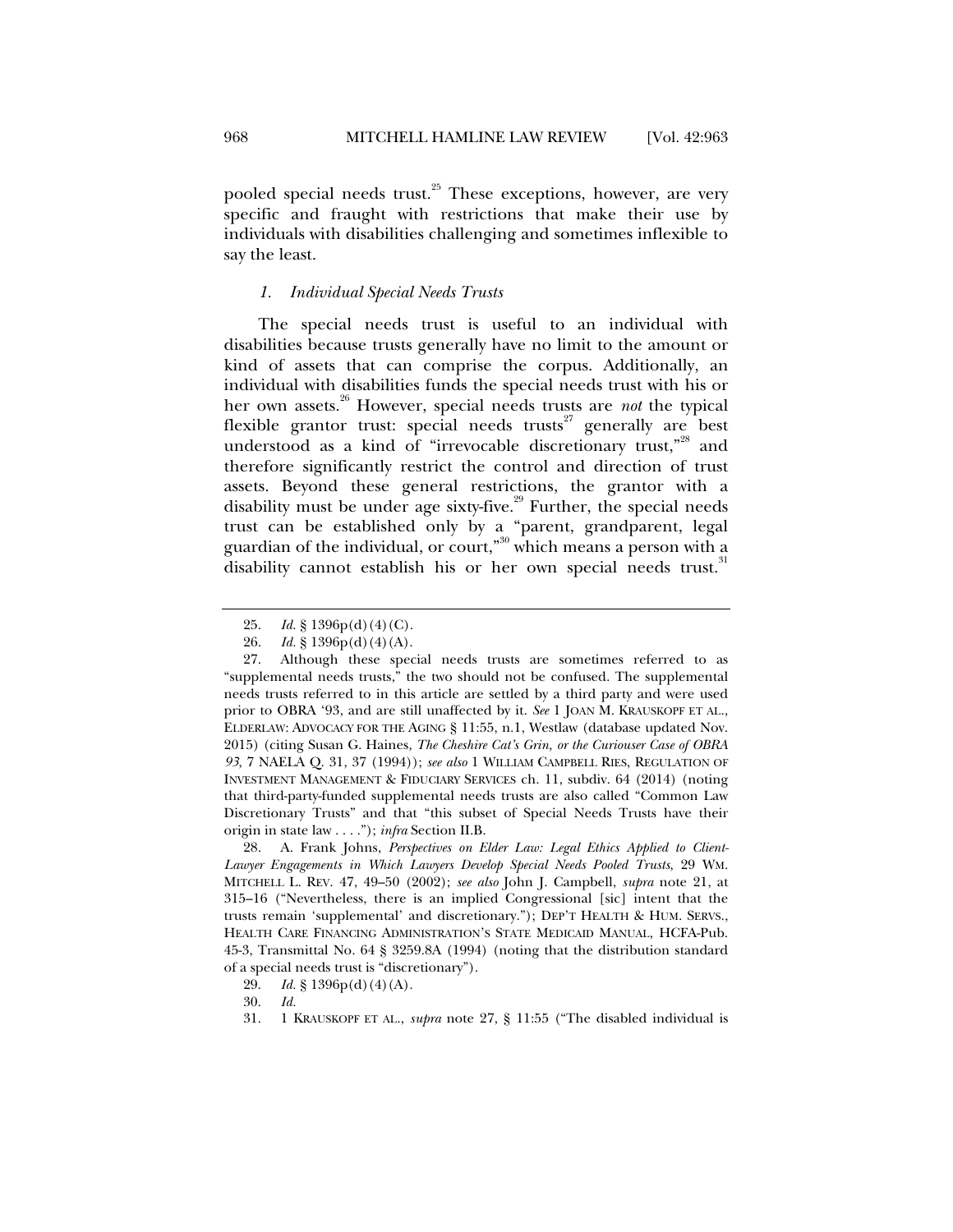Moreover, special needs trusts distributions must be put toward expenses that are not covered by government benefits.<sup>32</sup> Yet another restriction of this kind of trust is that the trustee cannot provide funds directly to the beneficiary but must instead pay the vendor directly.<sup>33</sup> These restrictions are hard to understand for a person with a physical disability but no cognitive impairment, and the restrictions arguably discriminate against persons with disabilities and diminish their dignity and autonomy.

Notably, the special needs trust also features a "Medicaid payback provision,"<sup>34</sup> which requires the trust corpus to be used to repay the benefits conferred by the state Medicaid program.<sup>35</sup> In other words, the assets of the individual with a disability will go to the state Medicaid program before any remainder beneficiary, and the payback amount may be so large that a remainder beneficiary would receive nothing from the trust. Certainly, this requirement counters any likely intent of a grantor with a disability. Therefore, the payback requirement often means that this type of trust usually contains only the funds of the person with a disability, such as a personal injury award.<sup>36</sup>

#### *2. Pooled Special Needs Trusts*

The same challenges of control and direction are also present with pooled special needs trusts. The pooled special needs trust mirrors the individual special needs trust, except that the trust is actually a subaccount of a larger trust established and managed by

not permitted to establish an OBRA 93 Special Needs Trust personally.").

 <sup>32.</sup> Lawrence Frolik & Melissa Brown, ¶ 17.03[1] *Special Needs Trusts and Personal Injury Settlements*, *in* ADVISING THE ELDERLY & DISABLED CLIENT 4 (2015).

 <sup>33.</sup> *Id.* 

<sup>34.</sup> These trusts are also known as  $(D)(4)(A)$  trusts, because of their statutory numbering, or "payback trusts" because of the Medicaid payback provision. Jennifer Field, *Special Needs Trusts: Providing for Disabled Children Without Sacrificing Public Benefits*, 24 J. JUV. L. 79, 87 (2004).

 <sup>35. 42</sup> U.S.C. § 1396p(d)(4)(A) (noting that "the State will receive all amounts remaining in the trust upon the death of such individual up to an amount equal to the total Medicaid paid on behalf of the individual under a State plan under this subchapter").

 <sup>36.</sup> *See* Frolik & Brown, *supra* note 32, at \*1–3. *See generally* John T. Carney, Jr., Comment, *The Defendant Injured Them Once, Don't Let the Government Do It Again: Information and Answers for Protecting Your Medicaid Plaintiffs in a Tort Settlement*, 75 TUL. L. REV. 165 (2000).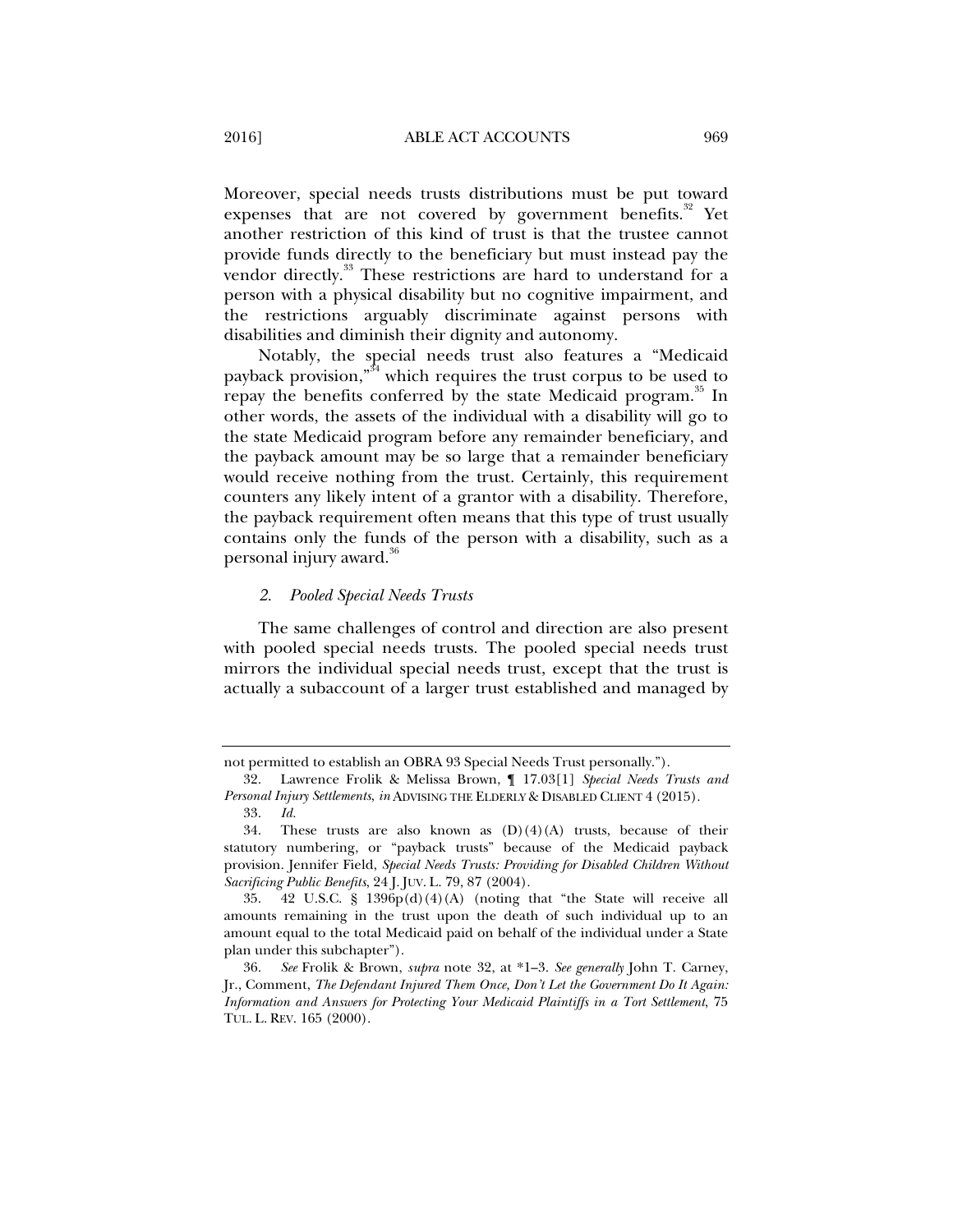a non-profit association<sup>37</sup> to increase management efficiency.<sup>38</sup> The pooled special needs trust does offer more autonomy to the individual with a disability insofar as the individual may establish the trust himself or herself.<sup>39</sup> At first glance, the benefits of efficient management (and reduced cost, by extension) and a degree of autonomy make the pooled special needs trust appear superior to its individual counterpart. After the death of the beneficiary with a disability, the funds remaining in the trust subaccount can be applied to other pooled trust accounts for individuals with disabilities.<sup>4</sup>

Beyond this advantage, the pooled special needs trusts also feature several uncertainties. First, there are different interpretations among the states as to what percentage of the remaining funds can be used for other trust beneficiaries and what percentage must be paid back to the state Medicaid program.<sup>41</sup> Notwithstanding these state differences, the amounts that are not paid out to other trust beneficiaries are, again, paid back to the state's Medicaid program.<sup>42</sup> Second, it is clearly available to persons with a qualifying disability who are under the age of sixty-five, just like the individual special needs trust. However, it is unclear whether it may also be available to persons who are age sixty-five and older.<sup>43</sup> These uncertainties and the added restrictions on

 40. Field, *supra* note 34, at 88–89. Because the remainder of the account is first paid to other trust beneficiaries, the trust is sometimes called a "pay-to trust" or a (d)(4)(C) trust due to its statutory numbering. *Id.* 

 41. *See, e.g.*, MINN. STAT. § 256B.056, subdiv. 3b(d) (2014) ("The retained remainder amount of the subaccount must not exceed ten percent of the account value at the time of the beneficiary's death or termination of the trust."); EDWIN KASSOFF, ELDER LAW AND GUARDIANSHIP IN NEW YORK § 8:131 (2014) (providing that New York allows the beneficiary and the trust management company to negotiate at the time of trust preparation as to the percentage of funds retained). In fact, Pennsylvania used to cap this retention amount at fifty percent, but this provision was later ruled to be pre-empted. Lewis v. Alexander, 276 F.R.D. 421, 444 (E.D. Pa. 2011), *aff'd*, 685 F.3d 325 (3d Cir. 2012).

42. *See* Field, *supra* note 34, at 87–89.

 43. *See* 42 U.S.C. § 1396p(d)(4)(C). The interpretation of the age-limit is subject to a circuit-split regarding the countability of assets. The Centers for Medicare and Medicaid Services (CMS) has suggested that states may put age-

 <sup>37. 42</sup> U.S.C. § 1396p(d)(4)(C)(i).

 <sup>38.</sup> Johns, *supra* note 28, at 63.

 <sup>39. 42</sup> U.S.C. § 1396p(d)(4)(C)(iii) (2010) (noting that a subaccount may be established "by the parent, grandparent, or legal guardian of such individuals, *by such individuals*, or by a court." (emphasis added)).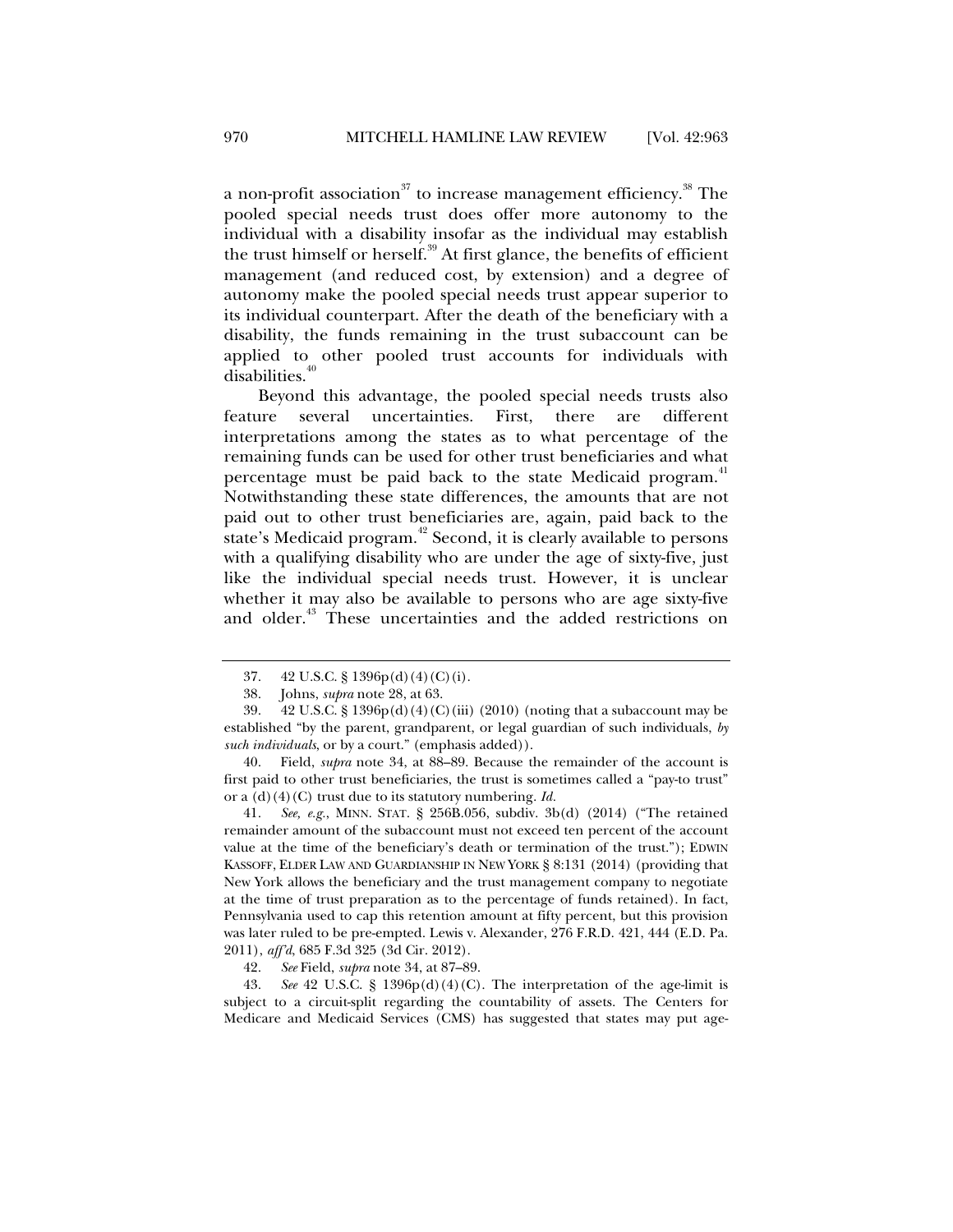remainder beneficiaries mean that pooled special needs trusts are limiting in their own right to individuals with disabilities.

#### *3. Taxation of Special Needs Trusts*

In addition to the restrictions of the special needs trusts, there are, of course, taxes. Generally, both individual special needs trusts and pooled special needs trusts are almost always treated as grantor trusts.<sup>44</sup> As such, the income generated from these trusts is taxed at the beneficiary's individual income tax rate. $45$  Although this rate is usually low for most public benefit recipients,  $46$  annual taxes on income can accrue over time, thereby undermining the savings and investment actions taken by the beneficiary or for the beneficiary's benefit.

## *B. Supplemental Needs Trusts*

Naturally, not every individual with a disability has the assets to fund a special needs trust. However, the individual may be surrounded by individuals—perhaps the retirement-ready client mentioned at the beginning of this article—that wish to care for the individual with a disability without disrupting those crucial

limits on the Medicaid transfer exemption, though not all do. Janet L. Lowder, *Planning for the Disabled or Elderly Client: The Use of Trusts in Disability Benefits Planning*, 23 OHIO PROB. L.J. 5 (2012) (noting that Ohio has not yet recognized an age limit on the transfer exemption); *see also* Lewis v. Alexander, 685 F.3d 325, 344 (3d Cir. 2012) ("We hold that in determining Medicaid eligibility, States are required to exempt any trust meeting the provisions of 42 U.S.C. §  $1396p(d)(4)$ ."). However, the Eighth Circuit, construing both federal and North Dakota law, does. *See* Ctr. for Special Needs Tr. Admin., Inc. v. Olson, 676 F.3d 688, 702 (8th Cir. 2012) (finding transfers into trust by those over age sixty-five subject to Medicaid penalty period); *see also* Keith v. Rizzuto, 212 F.3d 1190, 1193 (10th Cir. 2000) ("States accordingly need not count income trusts for eligibility purposes, but nevertheless may . . . opt to do so."); Wong v. Doar, 571 F.3d 247, 256–57 (2d Cir. 2009) ("Congress's negative command that (d)(3) 'shall not apply' to the trusts referenced in  $(d)(4)$  does not, however, provide any guidance as to what rules *shall* apply to (d)(4) trusts.").

 <sup>44.</sup> *See* Fleming & Morris, *supra* note 3, at 18–19 (noting that "trusts created by the beneficiaries or by another with the beneficiary's own assets" are almost always treated as grantor trusts).

 <sup>45.</sup> *See id.*; Morris Klein, *The ABLE Act of 2014 Explained!,* PARENTING SPECIAL NEEDS MAG. (Jan. 29, 2015), http://parentingspecialneeds.org/article/new-savings -accounts-may-fund-care.

 <sup>46.</sup> *Id.*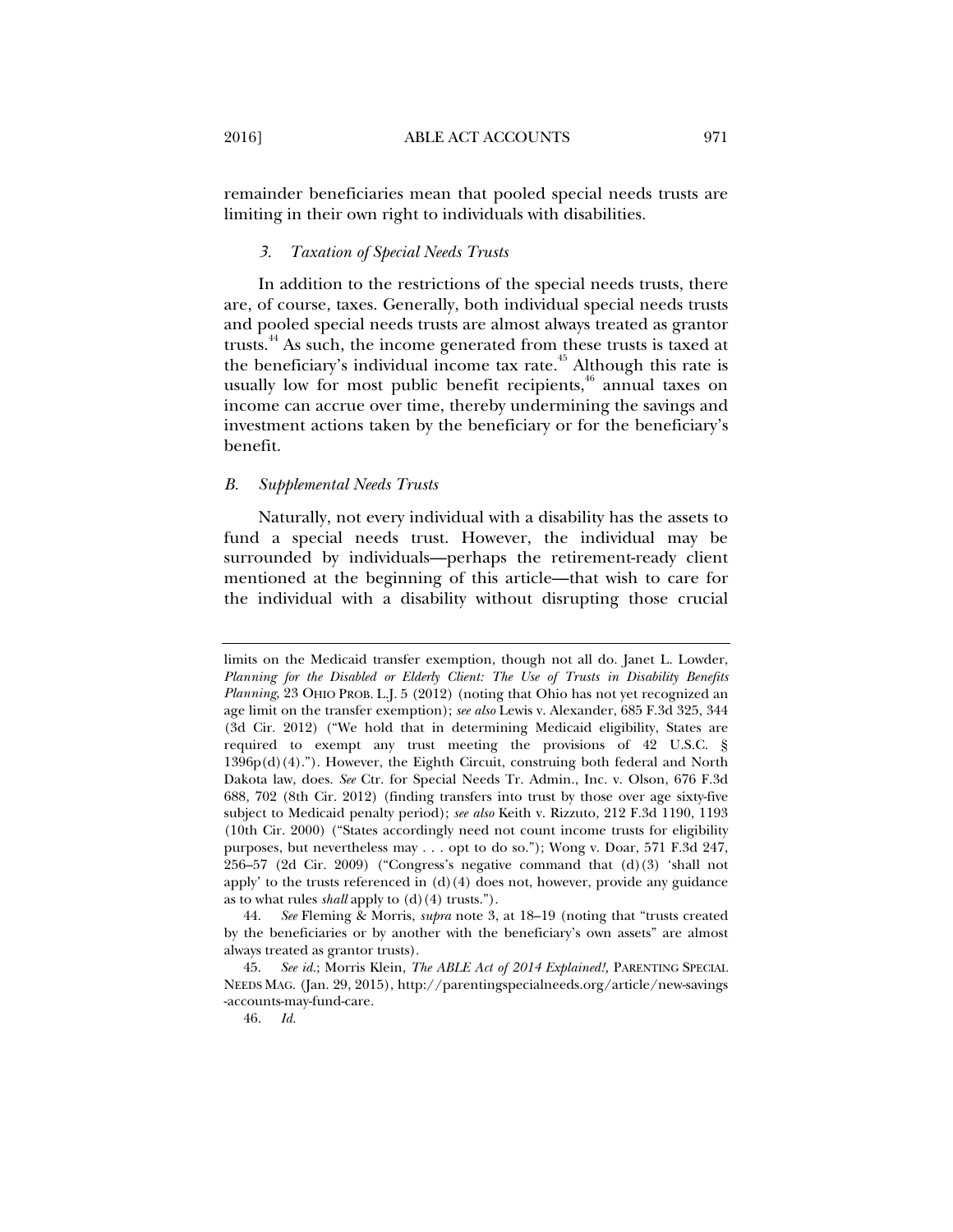income streams from SSI and Medicaid. In these instances, those relatives or friends may fund a supplemental needs trust for the benefit of the individual with a disability. $47$  Like special needs trusts, a supplemental needs trust is a carefully worded discretionary trust with a limited purpose that distributions are "only to supplement and not supplant" public assistance (hence its name).<sup>48</sup> If the supplemental needs trust was established on or after July 1, 1992, then the beneficiary must be disabled at the time the trust is created in order to have the assets excluded for the purposes of Medicaid or SSI eligibility.<sup>49</sup> Additionally, the Social Security Administration suggests in its Program Operations Manual System (POMS) that the trust should be irrevocable, also like the special needs trust, to avoid having assets count toward eligibility.<sup>50</sup> On the up-side, supplemental needs trusts are also not limited by the amount or kind of assets they can hold. As an added benefit, unlike special needs trusts, supplemental needs trusts are not required to include a Medicaid payback provision.<sup>51</sup>

Because supplemental needs trusts are funded with the assets of anyone other than the beneficiary, these kinds of trusts can be useful when elderly parents are using their estate plans to plan for

 48. *See* MINN. STAT. § 501C.1205, subdiv. (2)(a); *In re* Leona Carlisle Tr., 498 N.W.2d 260, 265 (Minn. Ct. App. 1993) (providing an example of a supplemental needs trust). The new Minnesota Trust Code specifically excludes supplemental needs trusts from the general prohibition against asset-sheltering trusts. *See* MINN. STAT. § 501C.1205, subdiv. (2)(a).

49*.* MINN. STAT. § 501C.1205(2)(b); *see* MINN. DEP'T OF HUMAN SERVS., HEALTH CARE PROGRAMS MANUAL ch. 19, subdiv. 25.35.35, http://hcopub.dhs.state.mn.us/hcpmstd/.

 50. U.S. SOC. SEC. ADMIN, PROGRAM OPERATIONS MANUAL SYSTEM, § SI 01120.20D [hereinafter POMS], https://secure.ssa.gov/poms.nsf/home !readform (last visited May 9, 2016) (indicating that trusts that can be revoked or terminated by the individual with a disability will be counted as resources for SSI purposes but that trusts that cannot be revoked or terminated and whose assets cannot be directed by the individual with a disability for his or her own support and maintenance will not be counted as resources for SSI purposes).

51. *See generally* MINN. STAT. § 501C.1205.

<sup>47.</sup> MINN. DEP'T OF HUMAN SERVS., COMBINED MANUAL ch. 15, subdiv. 06.06.03, (2010) http://www.dhs.state.mn.us/main/idcplg?IdcService=GET 06.06.03, (2010) http://www.dhs.state.mn.us/main/idcplg?IdcService=GET \_DYNAMIC\_CONVERSION&RevisionSelectionMethod=LatestReleased

<sup>&</sup>amp;dDocName=cm\_0015060603; *accord* MINN. STAT. § 501C.1205, subdiv. (2)(b) (Supp. 2015) ("[A] 'supplemental needs trust' is a trust . . . funded by someone other than the trust beneficiary, the beneficiary's spouse, or anyone obligated to pay any sum for damages or any other purpose to or for the benefit of the trust beneficiary under the terms of a settlement agreement or judgment.").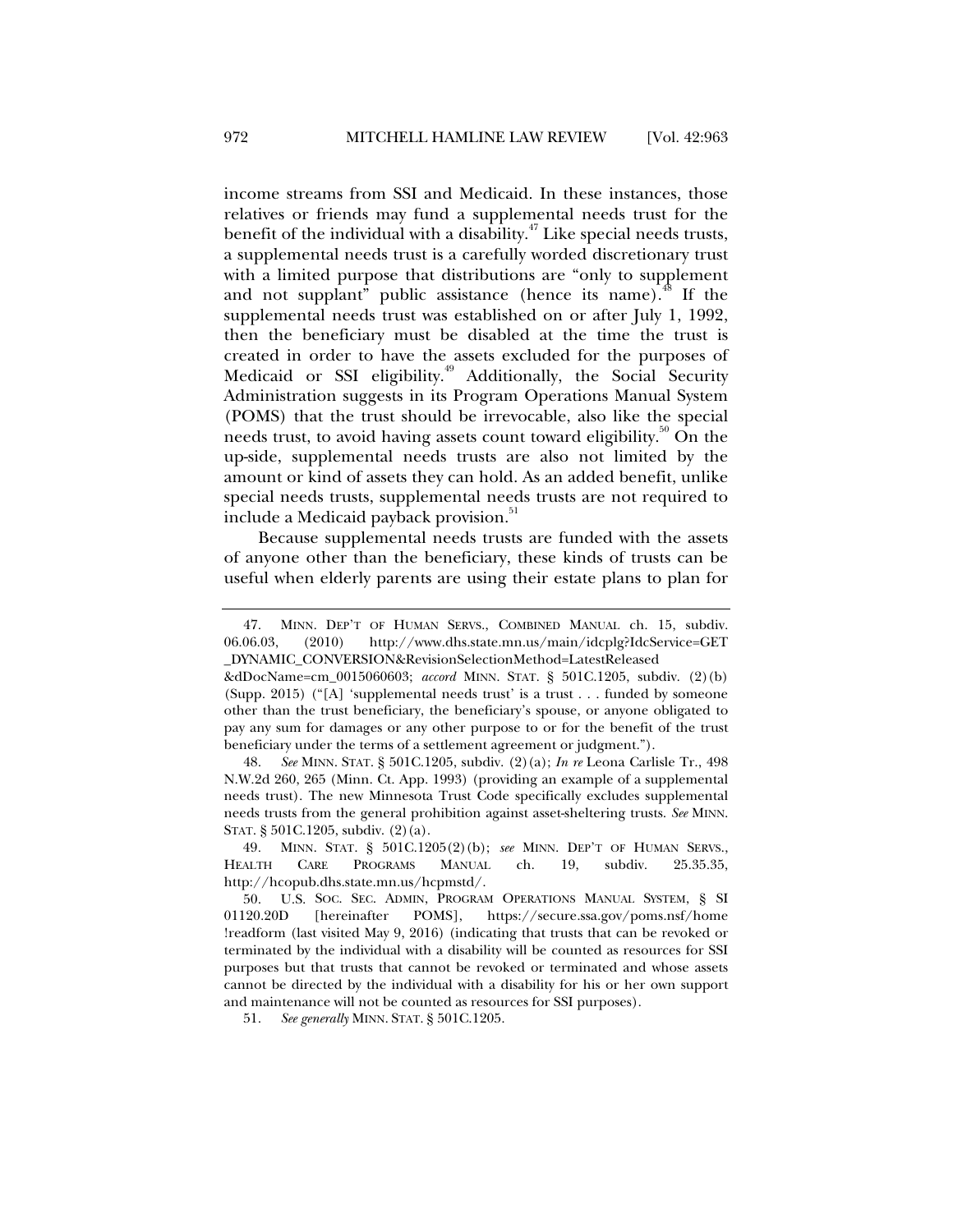child with a disability. The purpose they serve is two-fold: (1) to reduce elderly parents' own assets in order to achieve eligibility for Medicaid although a transfer of assets to the trust could arguably be subject to a Medicaid five-year look-back for the elderly parent,<sup>32</sup> and (2) to supplement the Medicaid and SSI their child with disabilities is already receiving. The supplemental needs trust can be a useful planning tool for elderly parents that have substantial assets that are nonetheless insufficient to fund care for both themselves and for their child with disabilities.

While the supplemental needs trust does offer a reprieve from the Medicaid payback, its income tax structure is certainly less favorable than that of a special needs trust. Indeed, income generated from a supplemental needs trust is taxable income, much like the income of the special needs trust.<sup>53</sup> Unlike the special needs trust, however, the supplemental needs trust will be taxed as a "separate taxpayer,"<sup>54</sup> and therefore likely taxed at a higher marginal rate than that of a special needs trust.<sup>55</sup> As a result, the taxation on a supplemental needs trust may slowly diminish the benefit of such trusts.

#### *C. Summary of Special and Supplemental Needs Trusts*

In short, special and supplemental needs trusts allow individuals with disabilities to supplement their SSI and Medicaid benefits by sheltering their own assets or the assets of others given for their benefit. However, these tools to shelter assets are not without restriction. While both categories of trusts do not limit the amount or kind of assets that may comprise the trust, these unlimited amounts are well separated from use or direction by the

 <sup>52.</sup> *See generally* MINN. STAT. § 256B.0595 (2014).

 <sup>53.</sup> Fleming & Morris, *supra* note 3, at 18. However, the amount included will be determined based on whether the trust is considered a "complex" or "simple" trust. A complex trust is a non-grantor trust that does not require the distribution of all income to the beneficiary. As such, the amount of taxable income is only the amount actually distributed to the beneficiary. Meanwhile, a simple trust, which requires the distribution of all income to a beneficiary, will have all of its income includable as taxable income. Most supplemental needs trusts will be complex trusts. *Id.* 

 <sup>54.</sup> *Id.*

 <sup>55.</sup> Frolik & Brown, *supra*, note 32, at ¶ 17.08[6][a], (noting that the highest marginal rate for trusts is 39.6%); *accord* I.R.C. § 1, subdiv. (e) (2012) (showing the compressed income tax brackets for trusts and estates generally).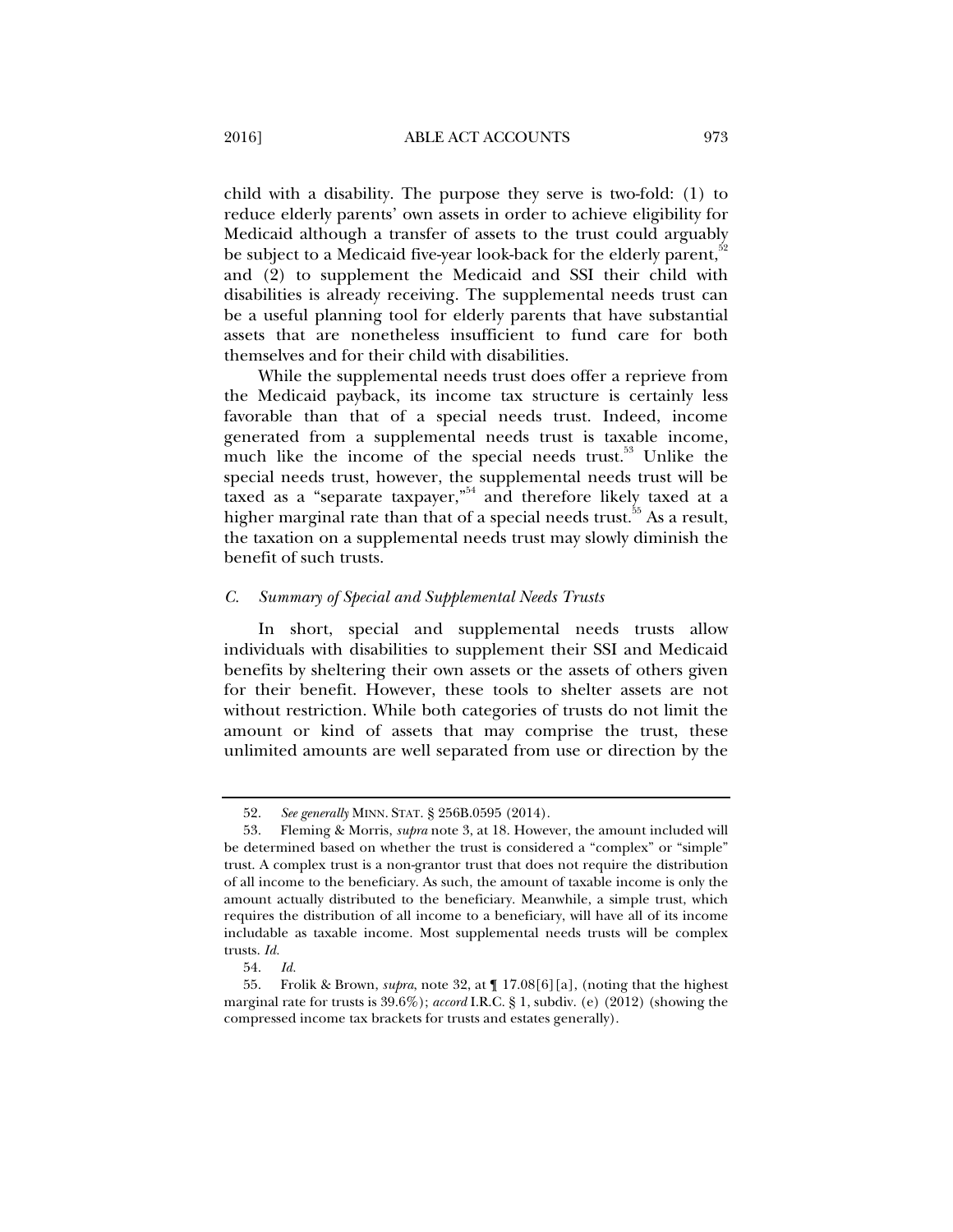individual with a disability. Beyond this, these kinds of trusts are difficult and costly to establish and maintain, and their income is taxable. While these traditional tools of disability planning do offer an individual with a disability greater comfort in that these trusts can pay for certain items that public benefits do not, they are nonetheless limited in their accessibility and applicability, and, by extension, the autonomy they grant the individual with a disability.

## III. THE NEW TOOL: THE ABLE ACCOUNT

These limits were at least narrowed with the passage of the ABLE Act in 2014, which created a tax-preferred savings account program specifically for a limited set of "qualified disability expenses." It is important to point out here that the new ABLE accounts are created in the Internal Revenue Code.<sup>56</sup> As such, its regulations will come from the Treasury Department and are therefore focused more on addressing taxation issues and less on SSI or Medicaid eligibility.<sup>57</sup> For guidance of the impact of the ABLE accounts on SSI and Medicaid, the Social Security Administration issued new guidance on March 21, 2016, in the POMS regarding SSI eligibility (and Medicaid eligibility to a limited extent).<sup>38</sup> Though the ABLE Act is perhaps not a perfect solution to the shortcomings of the special and supplemental needs trusts, it does offer some improvements in disability planning in a few key areas: namely greater autonomy for the individual, less complex and less expensive establishment and management, and fewer taxes. Notwithstanding these obvious benefits, the ABLE Act does have a handful of restrictions that reduce the accounts' usefulness, such as age limits, contribution caps, and distribution spending tax disincentives. Still, the new ABLE account does have its place in the disability planner's toolbox.

 <sup>56.</sup> *See generally* I.R.C. § 529A (Supp. II 2014).

 <sup>57.</sup> Note that the Treasury Department issued proposed regulations in June 2015 that have since gone through the comment period. In response, the Treasury Department has issued interim guidance that shows a handful of changes to the proposed regulations. *See* I.R.S. Notice 2015-81, at 7, https://www.irs.gov/pub/irs -drop/n-15-81.pdf. At the time of this article's printing, the final regulations had not been issued.

 <sup>58.</sup> *See generally* POMS, *supra* note 50, at § SI 01130.740.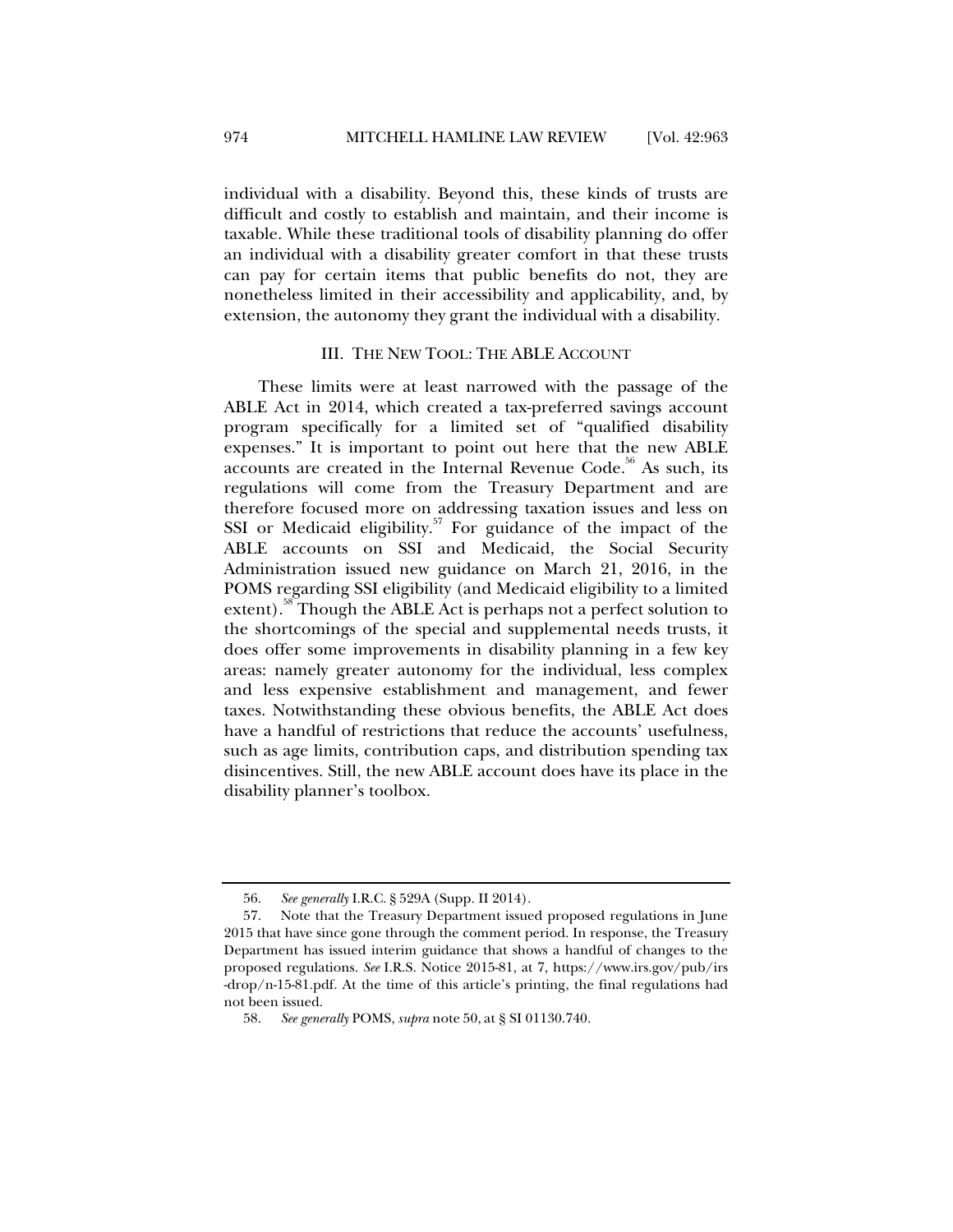## *A. Generally: Parameters and Restrictions*

#### *1. Eligibility: Based on Disability AND Age*

ABLE accounts are available only to "eligible individuals," who are:

(A) entitled to benefits based on blindness or disability under title II or XVI of the Social Security Act, and such blindness or disability occurred before the date on which the individual attained age [twenty-six], or (B) a disability certification with respect to such individual is filed with the Secretary for such taxable year.<sup>39</sup>

Notably, this disability certification also requires that the "medically determinable physical or mental impairment, which results in marked and severe functional limitations<sup>"60</sup> must have occurred before the individual's twenty-sixth birthday.<sup>61</sup> This cap on age already reveals the limited utility of the new ABLE account. Where supplemental and special needs trusts can be created to deal with a disability that occurred later in life,  $62$  the new ABLE accounts clearly cannot be used in this way and are therefore better suited to clients planning for known disabilities—either elderly clients who have grandchildren with known disabilities that occurred before the age of twenty-six or younger clients whose children face known disabilities that occurred before the age of twenty-six.

That said, those who are eligible for ABLE accounts are given advantages over beneficiaries of special and supplemental needs trusts. First, unlike these trusts, the ABLE accounts do not need to be established by a parent, grandparent, court-appointed guardian, or by a court hearing. Instead, the individual (or his agent) need only fill out an application from the Department of Human Services (DHS).<sup>63</sup> Therefore, a parent (or a grandparent, or a court-appointed guardian) does not necessarily need to get involved in this process. For those with disabilities, the ease of

<sup>59.</sup> I.R.C.  $\S$  529A(e)(1). Note that interim guidance from the IRS indicates that this disability certification no longer need be filed. Instead, beneficiaries (or his or her agent) must keep the diagnosis on file and sign under penalty of perjury that they have been thus diagnosed. *See* I.R.S. Notice, *supra* note 57, at 9.

<sup>60.</sup> I.R.C. § 529A(e)(2)(A)(i)(I).<br>61. Id. § 529A(e)(2)(A)(i)(II).

<sup>61.</sup> *Id.* § 529A(e)(2)(A)(i)(II).<br>62. *See supra* Part II.

 <sup>62.</sup> *See supra* Part II.

 <sup>63.</sup> *See, e.g.*, MINN. STAT. § 256Q.05(4) (Supp. 2015).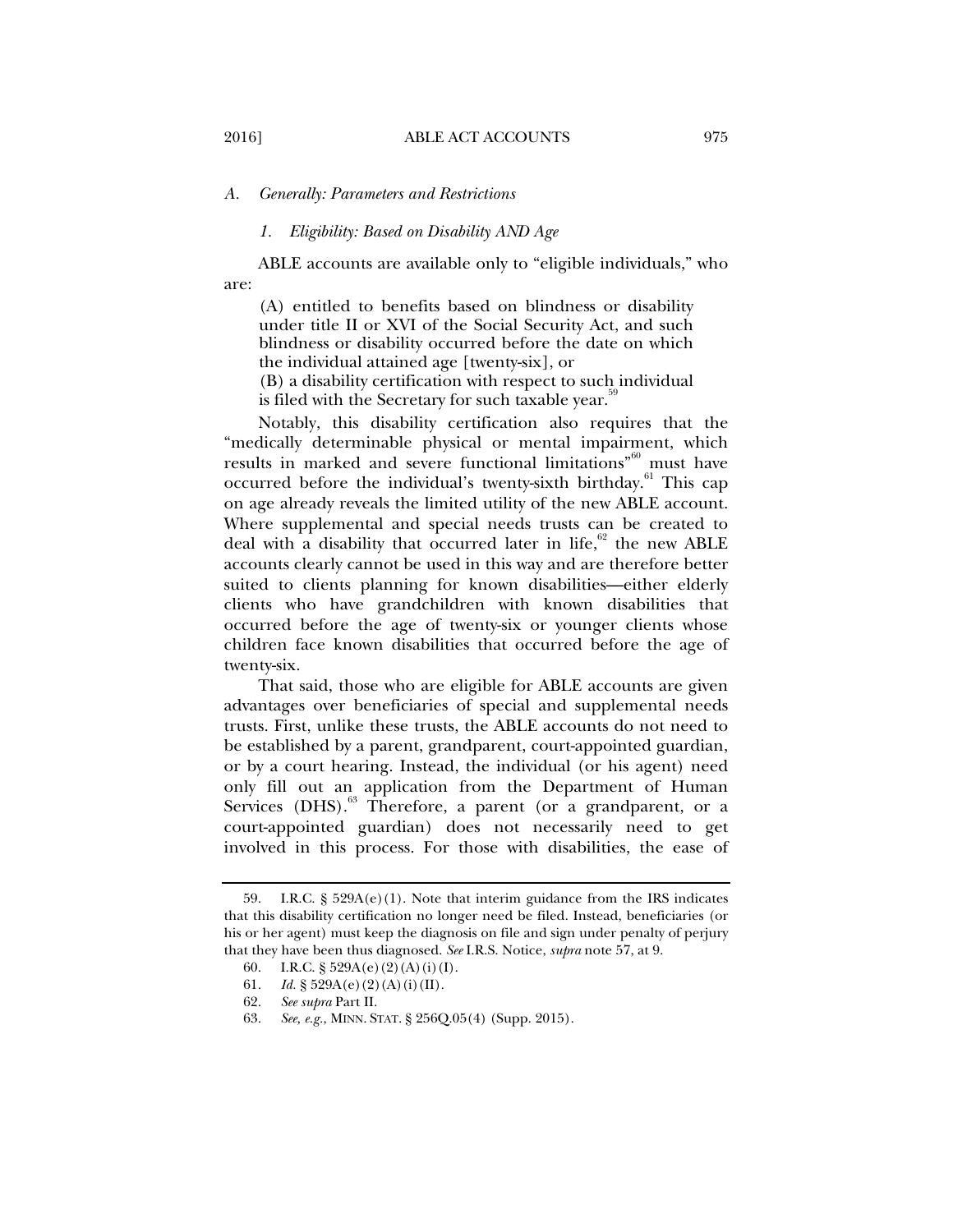setting up the account means more than just less work: it means greater autonomy and dignity for the individual with disabilities.

#### *2. Contribution Freedoms and Limits*

#### *a. General Limits*

The individual with disabilities can contribute his or her own funds to the ABLE account, $^{64}$  like a special needs trust. Similarly, someone other than the beneficiary may also contribute to the ABLE account for the benefit of an individual with disabilities, $\frac{5}{5}$ like a supplemental needs trust. In this sense, the ABLE Act appears to combine the benefits of both of the differently limited special and supplemental needs trusts. On its face, these options appear to impart greater autonomy and flexibility to the individual with a disability.

However, the ABLE Act, like its qualified tuition account counterpart,<sup>66</sup> limits contributions to cash only—a provision that is more limited than special and supplemental needs trusts, which allow contributions of real estate, stock, and many other types of assets.<sup>67</sup> Further, these cash contributions cannot exceed \$14,000 a year (the annual gift tax exclusion amount), $68$  making these accounts again more limited than both special and supplemental needs trusts, which feature no such ceiling. In fact, \$14,000 is the annual limit on *aggregate* contributions from any number of donors.<sup>69</sup> This aggregate limit means that those wishing to support

 <sup>64.</sup> *See* Qualified ABLE Programs, 80 Fed. Reg. 35,602, 35,614 (June 22, 2015) (to be codified at 26 C.F.R. pts. 1, 25, 26, 301) (capping annual contributions "whether from the designated beneficiary or one or more other persons").

 <sup>65.</sup> *Id.* 

 <sup>66.</sup> I.R.C. § 529.

<sup>67.</sup> *Id.*  $\S$  529A(b)(2)(A).

 <sup>68.</sup> *See id.* § 529A(b)(2)(B). This number represents the annual gift tax exclusion as governed by section 2503(b) of the Internal Revenue Code, which is adjusted each year according to the consumer price index. The exclusion for 2015 is \$14,000. JOINT COMM. ON TAXATION, GENERAL EXPLANATION OF TAX LEGISLATION ENACTED IN THE 113TH CONGRESS: TITLE I—QUALIFIED ABLE PROGRAMS, 19 (I.R.S.), 2015 WL 1332856, at \*4 (Comm. Print 2015).

 <sup>69.</sup> I.R.C. § 529A(b)(2)(B) (applying exclusion amount to "aggregate contributions from all contributors to the ABLE account for the taxable year").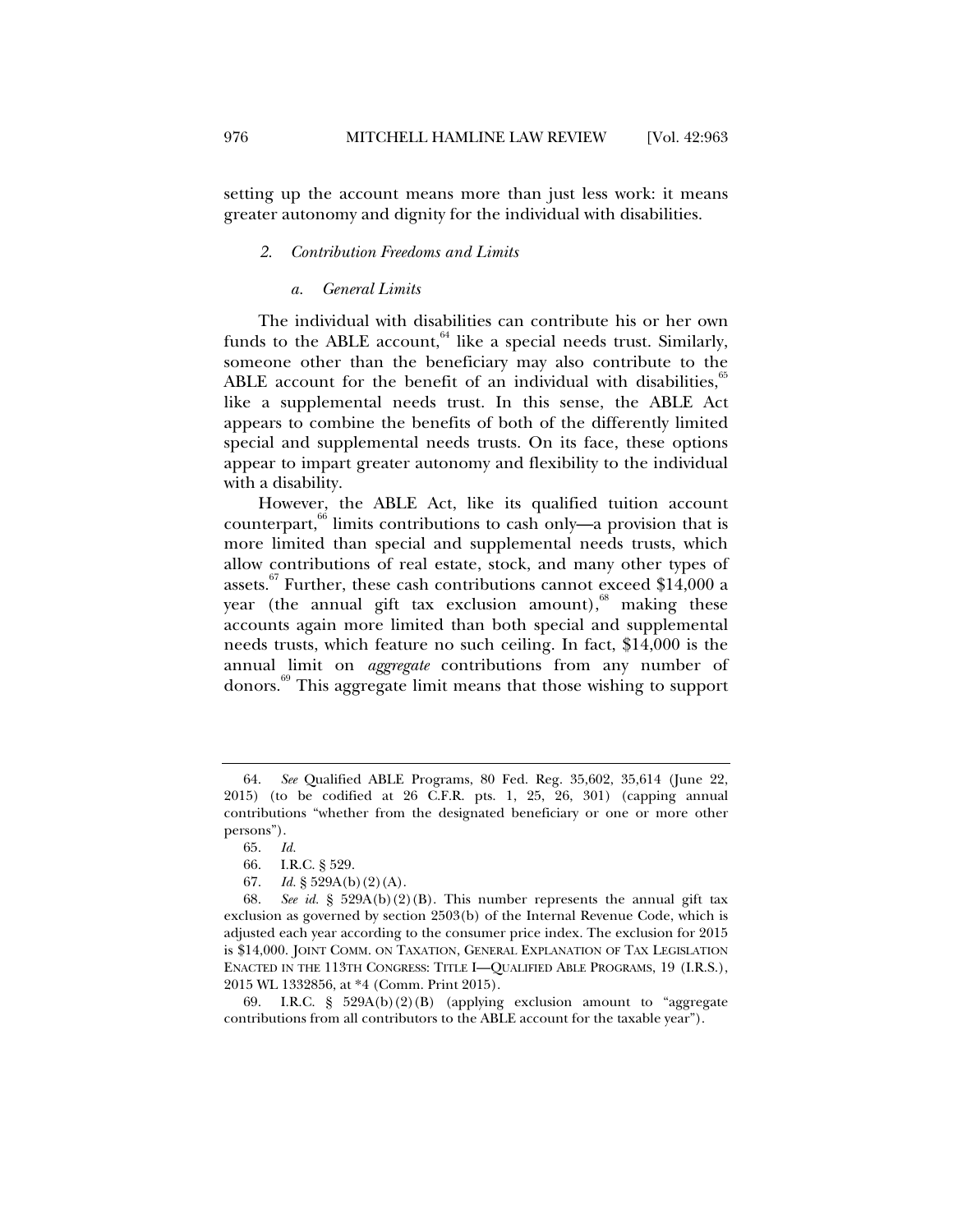the individual with a disability must coordinate their annual giving to avoid reaching this relatively low ceiling.<sup>70</sup>

Lastly, because an individual can be the beneficiary of only one ABLE account, this aggregate limit truly is a hard annual limit.<sup> $\text{1}$ </sup> As a result, this aggregation of contributions means that an elderly client may not be able to simply gift the exclusion amount (as might be done for other grandchildren, children, and other donees) to reduce his or her own estate, for example, if other relatives have already contributed to the maximum annual limit.

Additionally, the ABLE accounts are subject to a \$350,000 maximum lifetime cap in Minnesota, although this limit can vary by state.<sup>72</sup> This cap means that a contribution to a child's ABLE account may not even be an option for a client after years of consistent contributions.73

#### *b. Means-Tested Limits*

*i. SSI* 

Lastly, the SSI payments of the individual with a disability will be suspended when the account balance, including earnings on contributions, reaches  $$100,000<sup>74</sup>$  As section  $103(a)(1)$  of the ABLE Act states,

Notwithstanding any other provision of Federal law that requires consideration of [one] or more financial

 73. Theoretically, an ABLE account would reach this limit after twenty-five years of contributions at the full gift tax exclusion amount. This eventuality is a future hypothetical that elder law attorneys could not expect to encounter until at least twenty-five years from now.

 74. I.R.C. § 529A notes (a)–(b) (Treatment of ABLE Accounts Under Certain Federal Programs).

 <sup>70.</sup> For tax consequences of contributions in excess of the yearly amount, see *infra* Section III.B.1.a.

<sup>71.</sup> I.R.C. § 529A(b)(1)(B).

 <sup>72.</sup> *Id.* § 529A(b)(6) (prohibiting aggregate contributions to the amount set under the qualified tuition accounts in section  $529(b)(6)$ ). This amount does *not* include the earnings on the contributions. Qualified ABLE Programs Regulations, 80 Fed. Reg. 35,602, 35,612 (June 22, 2015). The new Minnesota Statutes section 256Q.06, subdivision 2 provides that the limit on this aggregate amount is based on Minnesota Statutes, section 136G.09, subdivision 8, which in turn provides that the Minnesota Office of Higher Education shall establish this amount. Currently, this amount is set to \$350,000. *See* MINN. COLL. SAV. PLAN, COMPARE COLLEGE SAVINGS CHOICES 3, https://www.mnsaves.org/documents/mn\_compare.pdf (last visited May 4, 2016)*.*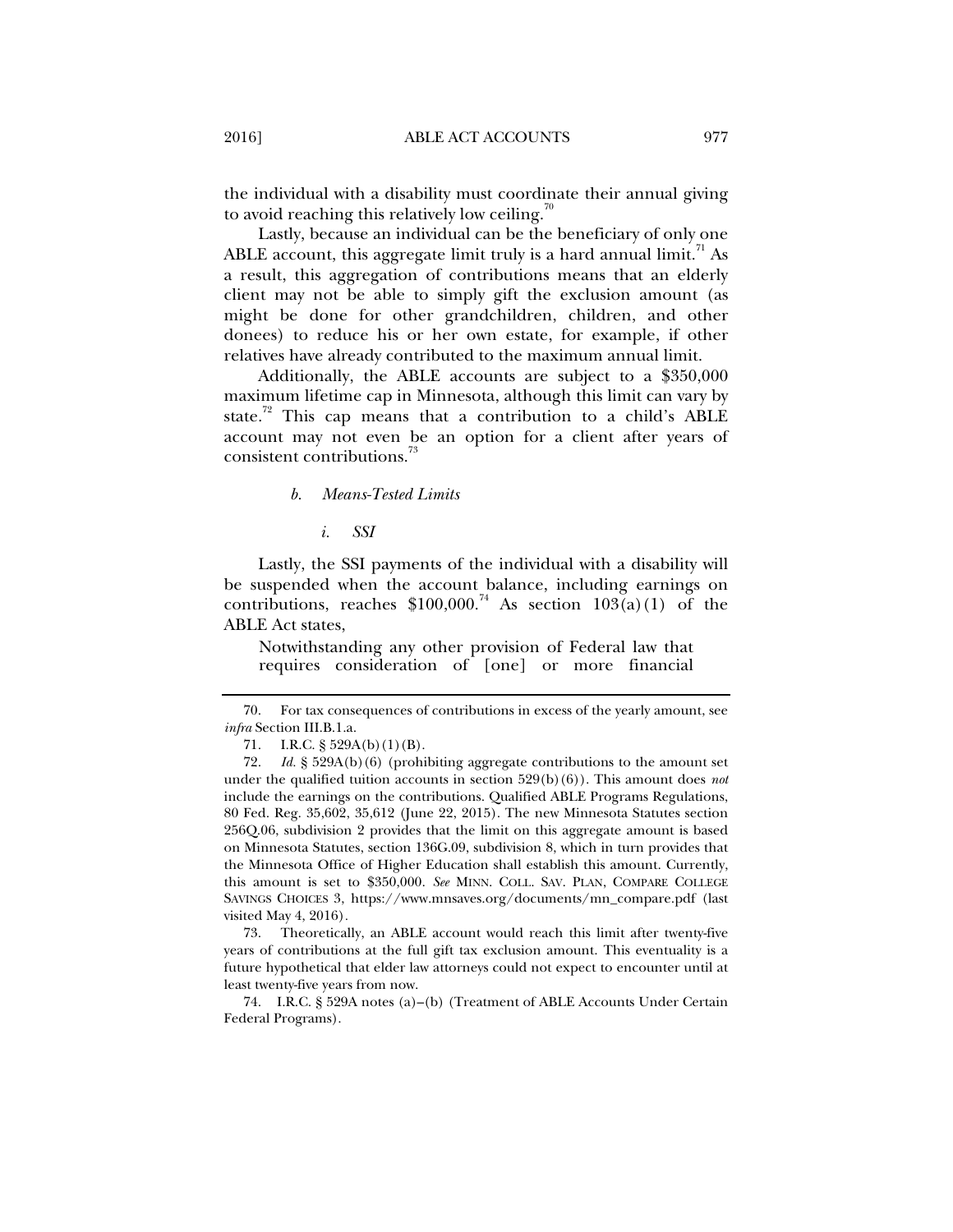circumstances of an individual, for the purpose of determining eligibility to receive, or the amount of, any assistance or benefit authorized by such provision to be provided to or for the benefit of such individual, any amount (including earnings thereon) in the ABLE account (within the meaning of section 529A of the Internal Revenue Code of 1986) of such individual, any contributions to the ABLE account of the individual, and *any distribution for qualified disability expenses (as defined in subsection (e)(5) of such section) shall be disregarded for such purpose with respect to any period during which such individual maintains, makes contributions to, or receives distributions from such ABLE account,* except that, in the case of the supplemental security income program under title XVI of the Social Security Act—

(1) a distribution for housing expenses (within the meaning of such subsection) shall not be so disregarded . . . ."

*(2) in the case of such program, any amount (including such earnings) in such ABLE account shall be considered a resource of the designated beneficiary to the extent that such amount exceeds*   $$100,000.75$ 

Note that housing expenses still have the potential to the trigger an SSI suspension<sup>76</sup> (housing expense distribution rules will be discussed more fully in Section III.A.3). According to the new POMS section on the ABLE Act, suspension occurs as a result of including account balances in excess of \$100,000 as part of the individual's countable *resources*, 77 not income. In fact, no contributions to the ABLE account or the account's earnings are to be counted as income.<sup>78</sup> The disregard of income here indicates that the Social Security Administration is generally not looking to reduce SSI payments by treating ABLE account distributions as income, but rather it seeks to determine eligibility by treating excess contributions to the ABLE account as a countable resource.

Even so, these restrictions do mean that contributions to an ABLE account, while perhaps well-intentioned, may result in the loss of the beneficiary's SSI benefits. Therefore, contributions to an

 <sup>75.</sup> *Id.* § 103(a) (emphasis added).

 <sup>76.</sup> *Id.* § 103(a)(1).

 <sup>77.</sup> POMS, *supra* note 50, at §§ SI 01130.740.C.5, .D.

<sup>78.</sup> *Id.* §§ SI 01130.740.C.1–.C.2.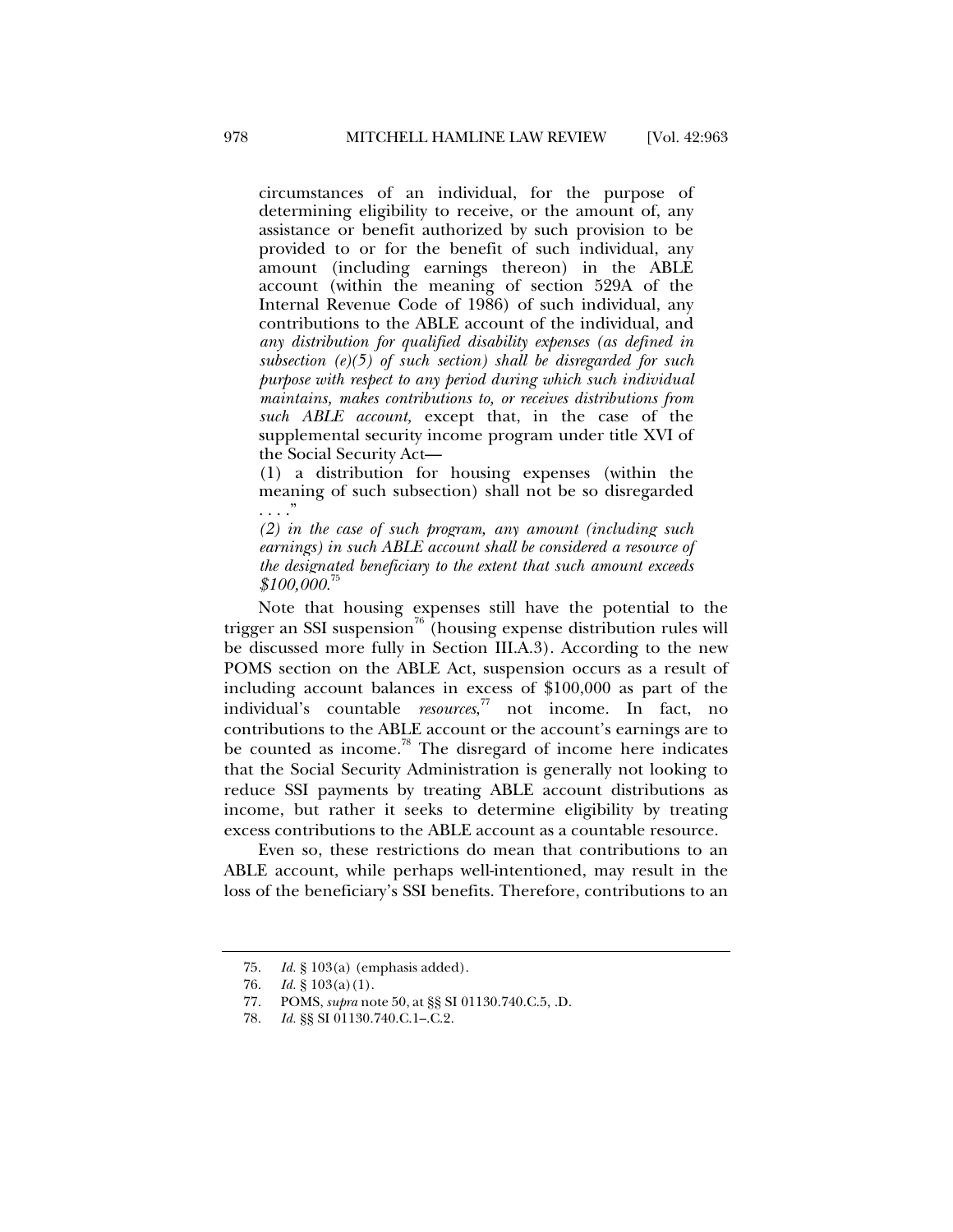ABLE account from a donor must be carefully analyzed in the context of any amounts already contributed to the account.

#### *ii. Medicaid*

Sometimes, the loss of the relatively small SSI payments may not be the primary concern to some individuals with disabilities. They may instead be more concerned about their Medicaid benefits, which can be generous and essential to living with their disabilities. Fortunately, both the ABLE Act itself and the POMS are highly permissive when it comes to Medicaid eligibility. Section 103(b)(2) of the ABLE Act states,

An individual who would be receiving payment of such supplemental security income benefits but for the application of paragraph (1) [in which SSI is suspended for excess resources] shall be treated for purposes of title XIX of the Social Security Act as if the individual continued to be receiving payment of such benefits.<sup>19</sup>

As title XIX of the Social Security Act concerns itself with Medicaid,<sup>80</sup> the wording of the ABLE Act indicates that SSI-based Medicaid will be unaffected by an SSI suspension due to excess ABLE account balances. The POMS appears to track with the federal law in applying this special rule.<sup>81</sup> These rules mean that ABLE account holders have a choice about how they wish to handle contributions: whether to allow the account balance to exceed \$100,000 thereby suspending his or her SSI payments while still retaining Medicaid. While this feature is not immediately useful, it should be carefully considered when deciding which disability planning tools to use. For certain individuals with disabilities, this choice may be very appealing.

## *3. Investment and Distribution Limits*

The investment and use of the money in the ABLE account is also limited. First, the beneficiary of the ABLE account (i.e., the individual with a disability) $82$  can direct the investment of

 <sup>79.</sup> ABLE Act § 103(b)(2).

 <sup>80.</sup> *See Compilation of the Social Security Laws: Title XIX—Grants to States for Medicaid Programs*, U.S. SOC. SECURITY ADMIN., https://www.ssa.gov/OP\_Home /ssact/title19/1900.htm (last visited Apr. 18, 2016).

 <sup>81.</sup> POMS, *supra* note 50, at § SI 01130.740.D.1.a.

 <sup>82.</sup> I.R.C. § 529A(e)(3) (Supp. II 2014) (defining "designated beneficiary" as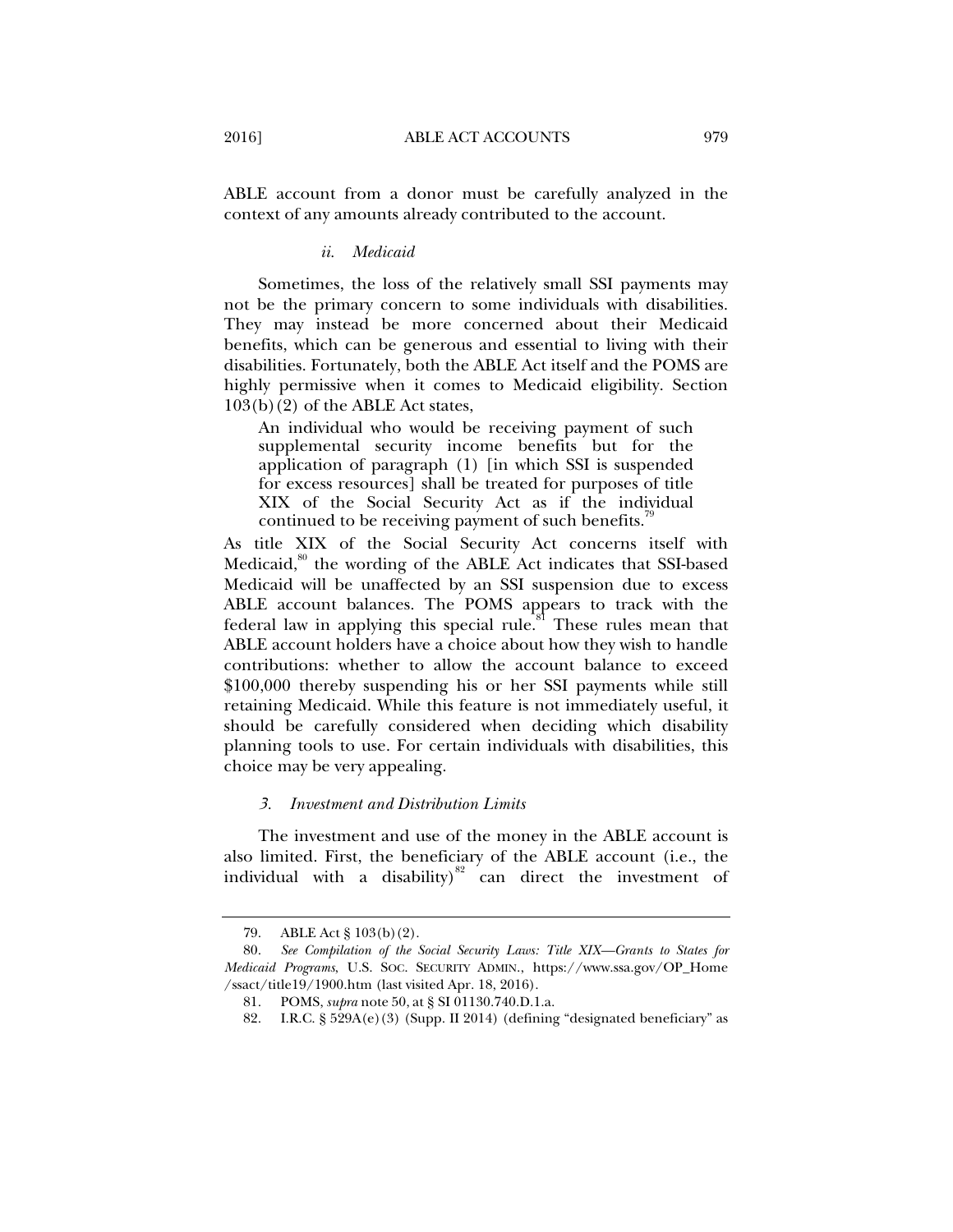contributions only twice per year. $83$  Also, monies held in these accounts cannot be used as security for a loan.<sup>84</sup> Most importantly, distributions to the beneficiary—in order to avoid taxation—must be made towards "qualified disability expenses."<sup>85</sup> Notably,

any expenses related to the eligible individual's blindness or disability which are made for the benefit of an eligible individual who is the designated beneficiary, including the following expenses: education, housing, transportation, employment training and support, assistive technology and personal support services, health, prevention and wellness, financial management and administrative services, legal fees, expenses for oversight and monitoring, funeral and burial expenses, and other expenses, which are approved by the Secretary under regulations and consistent with the purposes of this section.<sup><sup>or</sup></sup>

These expenses are similar to the kinds of expenses paid for by a discretionary supplemental needs or special needs trust with the major exception that ABLE accounts do not appear to allow the type of non-disability-related, quality-of-life enhancing purchases that are allowed by supplemental and special needs trusts, such as entertainment and travel. Unlike these trusts, however, the ABLE Act's proposed regulations do not appear to limit these disability expenses to "supplemental" needs.<sup>87</sup> The proposed regulations do indicate that distributions made for housing expenses will be counted against the beneficiary's SSI eligibility,<sup>88</sup> which is true for

 88. *Id.* (to be codified at 26 C.F.R. § 1.529A-2(h)(1)) ("A qualified ABLE program must establish safeguards to distinguish between distributions used for the payment of qualified disability expenses and other distributions, and to permit the identification of the amounts distributed for housing expenses as that term is defined for purposes of the Supplemental Security Income program of the Social Security Administration."); *accord* I.R.C. § 529A note (a)(1). Note that proposed IRS regulations dropped this requirement, which had originally been part of the proposed regulations in an effort to track housing expenses for SSI program

the eligible disabled individual).

 <sup>83.</sup> *Id.* § 529A(b)(4).

 <sup>84.</sup> *Id.* § 529A(b)(5).

 <sup>85.</sup> *Id.* § 529A(c)(1)(B).

 <sup>86.</sup> *Id.* § 529A(e)(5).

 <sup>87.</sup> Qualified ABLE Programs Regulations, 80 Fed. Reg. 35,602, 35,612 (June 22, 2015) (to be codified at 26 C.F.R. § 1.529A-2(h)(1)) ("Qualified disability expenses include basic living expenses and are not limited to items for which there is a medical necessity or which solely benefit a disabled individual.").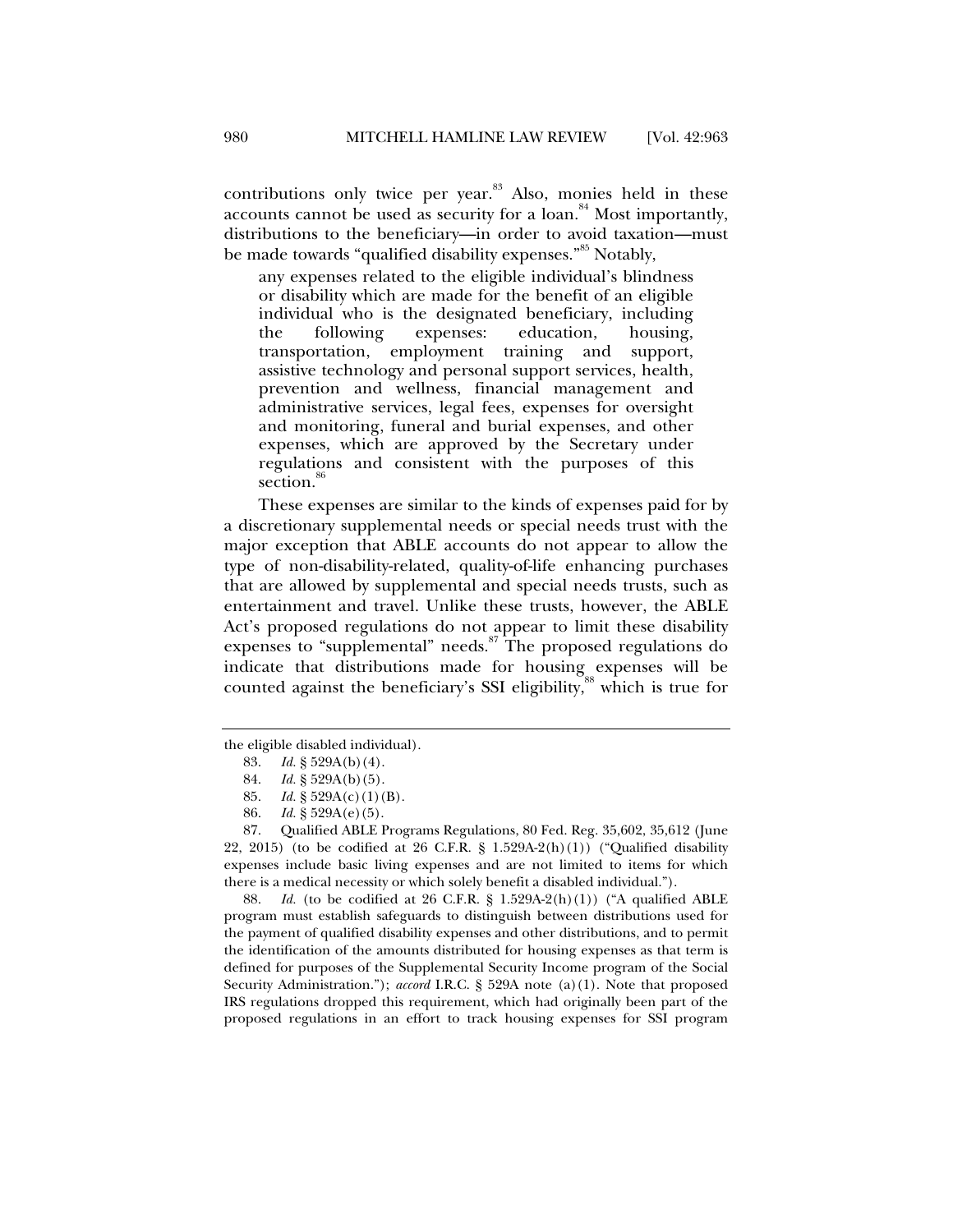supplemental and special needs trusts as well.<sup>89</sup> However, as a general rule, distributions will not be counted as *income* by the Social Security Administration for SSI eligibility purposes,<sup>90</sup> with the exception of housing-related distributions.<sup>91</sup> Instead, such distributions will count as resources under specific rules as outlined below.

Generally, the POMS allows an individual to retain distributions for non-housing qualified disability expenses beyond the month of distribution without counting them as resources (and therefore suspending SSI benefits) as long as the individual maintains an ABLE account, does not spend the distribution, keeps the ABLE money "identifiable," $92$  and still intends to use the retained funds for a qualified disability expense.<sup>93</sup> If the individual's intent changes or the individual spends the distribution on a nonqualified disability expense, then the amount spent will be a countable resource as of the first of the month in which the funds were spent or the intent of the individual changed.<sup>94</sup>

What these retention rules mean is that, theoretically, an individual could take a distribution from the ABLE account and place the funds in another account (i.e., a checking account or perhaps even a university card for education purchases made on campus) and not have the unspent balance count as resources as long as the individual still intended to use the funds for a nonhousing qualified disability expense.<sup>95</sup>

94. *Id.* § SI 01130.740.D.3.

 95. The standard for intent is not clear. However, the Social Security Administration offers the following example as showing a change in intent:

In June, Jennifer takes a \$7,000 distribution from her ABLE account to pay her college tuition—a QDE. Her tuition payment is due in September. In August, Jennifer gets a job offer and decides not to

eligibility. However, after the comment period, the Treasury Department noted that, because this housing delineation would not affect taxation (which is the subject matter of its regulations generally), the requirement would be deleted from the final regulations. *See* I.R.S. Notice, *supra* note 57, at 4.

 <sup>89.</sup> *See* POMS, *supra* note 50, at §§ SI 00835.200–.310 (linking the "one-third reduction rule" to in-kind income which may come by way of trust).

 <sup>90.</sup> *Id.* § SI 01130.740.C.4.

 <sup>91.</sup> I.R.C. § 529A note (a)(1).

 <sup>92.</sup> Note, however, that the Social Security Administration does have rules for tracing comingled funds that state physical separateness of funds is not required but that non-excluded funds are always considered withdrawn first from comingled accounts. *See generally* POMS, *supra* note 50, at §§ SI 01130.700.A–.B.

 <sup>93.</sup> *Id.* § SI 01130.740.C.5.a.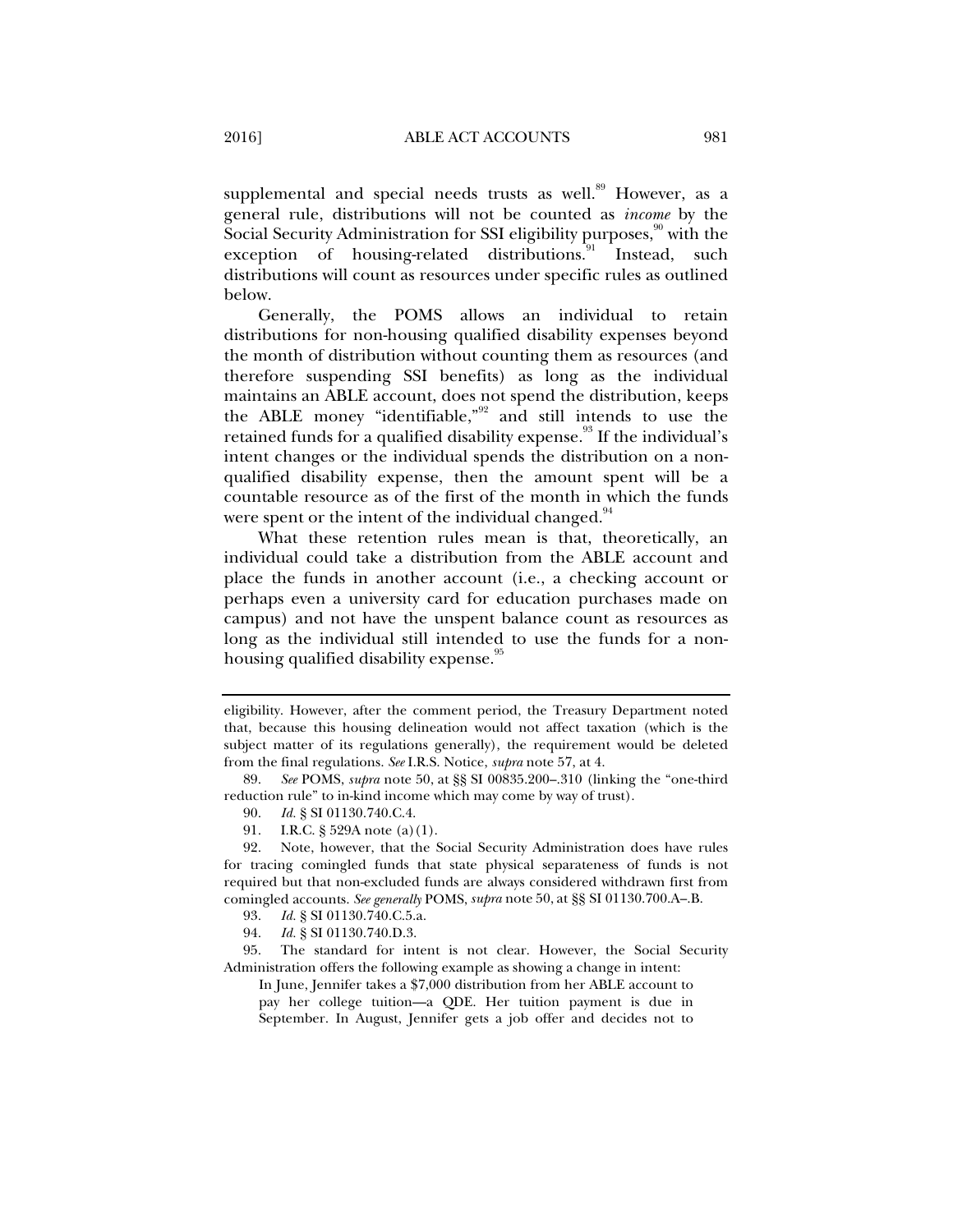Further, non-housing related ABLE account distributions that are spent within the same month of their distribution are also not counted as income or resources, regardless of whether they are qualified disability expenses.<sup>96</sup> This rule means that an ABLE account beneficiary can spend an ABLE distribution on a nonqualified purchase without having it count as a resource for SSI purposes if the spending occurs within the same month of the distribution—though such a beneficiary may be exposed to taxation for such spending.  $\frac{97}{10}$  In any event, the general structure of these rules indicates that the Social Security Administration is willing to engage in relatively permissive resource counting regarding distributions from an ABLE account, except for housingrelated expenses.

In contrast, the POMS rules on ABLE accounts are less flexible in regard to housing expenses, as indicated by the separate consideration of housing expenses in section 103 of the ABLE Act itself. Housing-related qualified disability expenses must be spent in the month they are distributed to avoid being counted as resources.<sup>98</sup> Therefore, the beneficiary is probably safest to have a distribution made directly to the housing vendor, if possible.

That is, the POMS tracks with the ABLE Act itself: not counting as resources non-housing-related distributions and counting housing-related distributions. Not counting distributions as income or resources does make inroads toward greater

Count a distribution for a housing-related QDE *or for an expense that is not a QDE* as a resource, if the beneficiary retains the distribution into the month following the month of receipt. *If the beneficiary spends the distribution within the month of receipt, there is no effect on eligibility.* However, apply normal SSI resource counting rules and exclusions to assets or other items purchased with funds from an ABLE account.

*Id.* (emphases added). Section SI 01130.740.D.3, which counts non-qualified disability expenses as resources, applies specifically to *retained* distributions, not those spent within the month of their receipt. Therefore, normal SSI resource rules apply to the item purchased with the ABLE funds (for example, if a second car is purchased, then it would count as a resource).

- 97. *See infra* Section III.B.1.b.
- 98. POMS, *supra* note 50, at § SI 01130.740.D.2.

return to school. Since she no longer intends to use it for tuition, the \$7,000 becomes a countable resource in September unless Jennifer redesignates it for another QDE or returns the funds to her ABLE account prior to September.

*Id.* § SI 01130.740.D.3.c.

 <sup>96.</sup> *Id.* § SI 01130.740.D.2.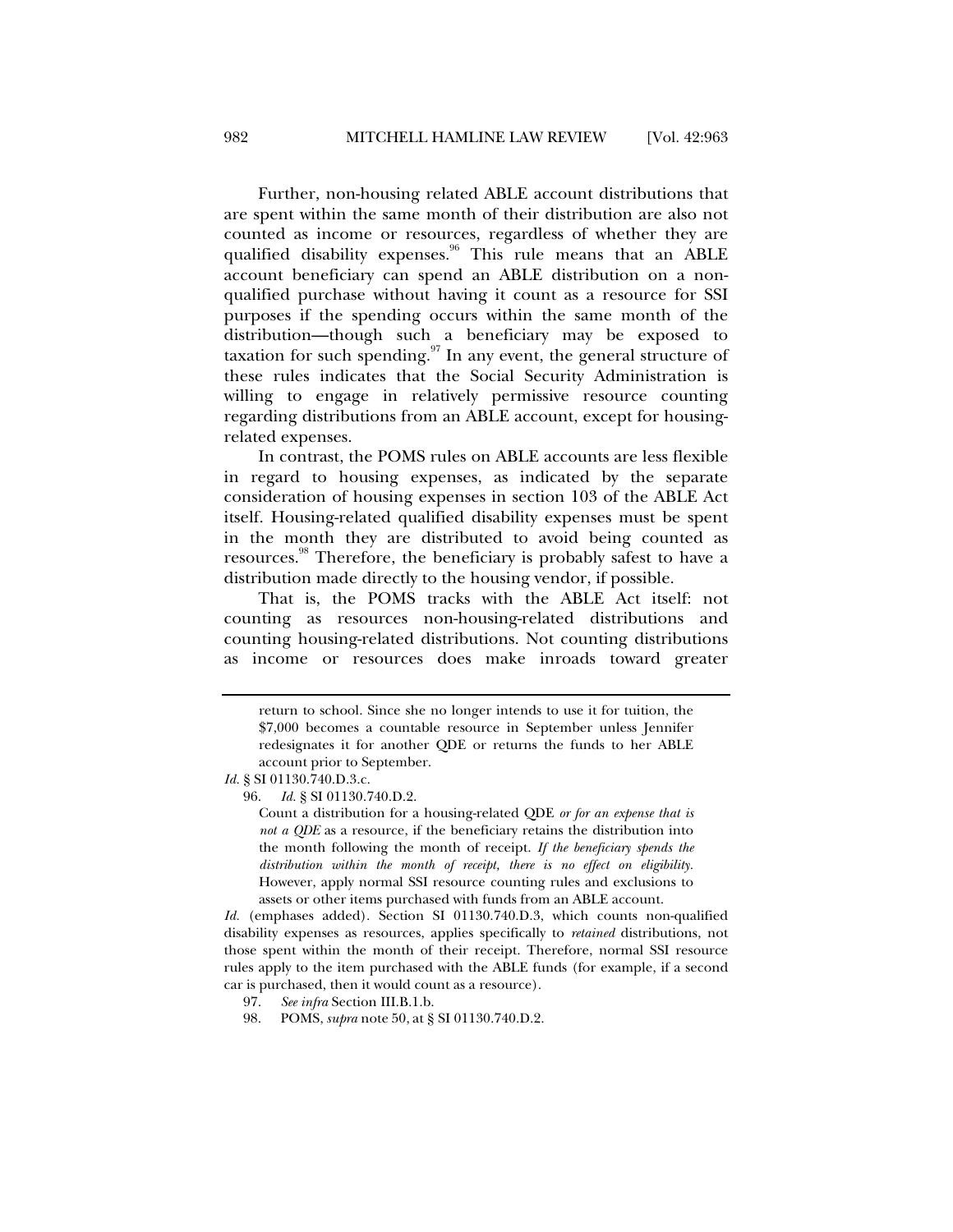autonomy and dignity for an individual with disabilities compared with the restrictions of the special and supplemental needs trusts. However, it is important to note that the beneficiary of a Minnesota ABLE account must first *request* the distribution,<sup>99</sup> so the ABLE account should not be misconstrued as a typical checking account. Instead, at least in Minnesota, the ABLE account exists as a "separate trust" in the state treasury. $100$  That is, the relative freedom from means-testing with an ABLE account is circumscribed by its own administrative hurdles.

These hurdles aside, the beneficiary is the only person who has the authority to request distributions, $101$  and these distributions "may be made:"

(1) directly to participating providers of goods and services that are qualified disability expenses, if purchased for the beneficiary;

(2) in the form of a check payable to both the beneficiary and provider of goods or services that are qualified disability expenses; or

(3) directly to the beneficiary, if the beneficiary has already paid qualified disability expenses.<sup>1</sup>

The beneficiary may distribute funds to himself or herself.<sup>103</sup> The ABLE account is much more flexible than the supplemental or special needs trusts which prohibit distributions from being made directly to the beneficiary and, again, affords the beneficiary more autonomy and dignity. While affording the beneficiary more autonomy compared to a trust, the ABLE Act also imposes additional responsibilities on the beneficiary by requiring detailed

 <sup>99.</sup> MINN. STAT. § 256Q.06, subdiv. 3 (Supp. 2015).

 <sup>100.</sup> *Id.* § 256Q.06, subdiv. 5 ("All assets of the plan, including contributions to accounts, are held in trust for the exclusive benefit of account owners. Assets must be held in a separate account in the state treasury to be known as the Minnesota ABLE plan account or in accounts with the third-party provider . . . .").

 <sup>101.</sup> MINN. STAT. § 256Q.06, subdiv. 3.

 <sup>102.</sup> *Id.* § 256Q.08, subdiv. 1. Also, the last method of distribution directly to the beneficiary is a *huge* advantage of the ABLE account over the traditional special or supplemental needs trust. In either of these trusts, payments can never be made directly to the beneficiary. This set up often leads to frustration and reduces the disabled individual's sense of dignity because he is not in control of his own money—by virtue of the trustee directly paying third-party vendors instead of permitting this autonomy in the individual with a disability.

 <sup>103.</sup> *Id.* § 256Q.08, subdiv. 3.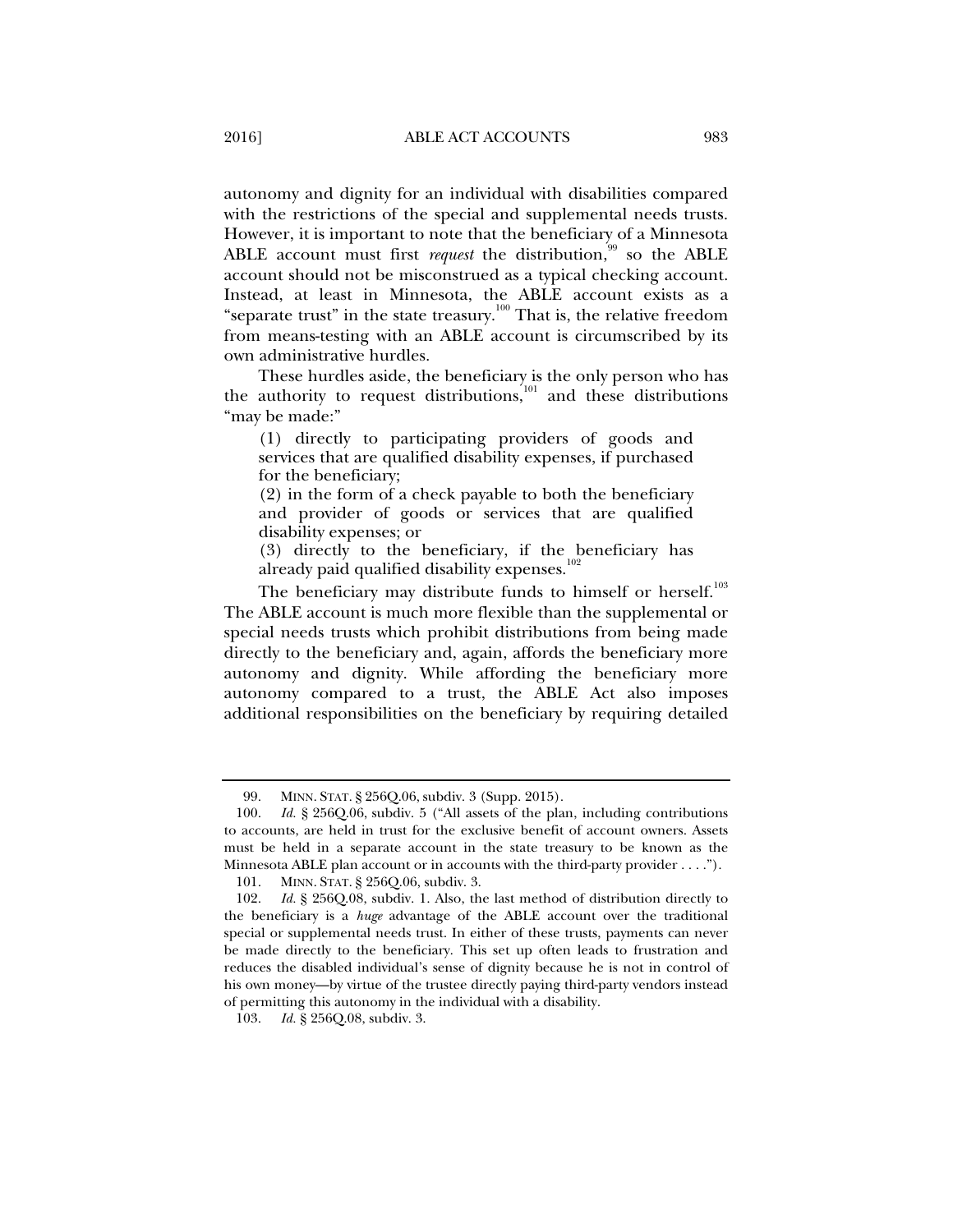record keeping and administration in strict compliance with the ABLE Act's tax regulations.<sup>104</sup>

## *B. Taxation and Accountability*

*1. Taxation* 

As stated previously, the ABLE Act is primarily a tax law (with the exception of the suspension of SSI benefits for cumulative account balances greater than \$100,000 and/or housing expenses that are considered countable resources if not spent within the month of the distribution's receipt and the special Medicaid retention rule).<sup>105</sup> As a result, (if SSI eligibility were not the primary concern) the penalties for exceeding contribution limits or taking non-qualified distributions is taxation.

#### *a. On Excess Contributions*

First, the beneficiary is subject to an excise tax of six percent on contributions exceeding the annual gift tax exclusion that are *also* not returned (along with any accrued earnings) to the contributor during the taxable year.<sup>106</sup> By law, the state "must" return excess  $\ldots$  contribution[s]<sup>107</sup> or excess aggregate

 <sup>104.</sup> *See infra* Section III.B.2.

 <sup>105.</sup> I.R.C. § 529A note (a)(2) (Supp. II 2014). It is important to note that this \$100,000 aggregate account balance cap suggests that a beneficiary could theoretically contribute over \$14,000 in one year (i.e., in a personal injury settlement) and still be eligible for SSI benefits, as long as that contribution did not make the total account balance exceed \$100,000. However, it seems that the state ABLE program would attempt to send the excess back to the contributor (or out of the account), as the state is entrusted with ensuring that these yearly limits are honored and not taxed. *See infra* Section III.B.2. Although, theoretically, it is possible that a personal injury settlement could be placed in the account and the beneficiary would simply pay the excise tax and still maintain eligibility for SSI under \$100,000, the practical workings of this solution are still unclear.

 <sup>106.</sup> THE ARC, ACHIEVING A BETTER LIFE EXPERIENCE (ABLE) ACT: DIVISION B OF PUBLIC LAW 113-295, DECEMBER 19, 2014, at 1, 4 (2015), http://www.thearc.org /document.doc?id=5009&erid=6420135 (citing I.R.C. § 2503(b) (2012)); *accord*  MINN. STAT. § 256Q.08, subdiv. 3; *see also* Qualified ABLE Programs Regulations, 80 Fed. Reg. 35,602, 35,612 (June 22, 2015) (to be codified at 26 C.F.R.  $§ 1.529A.-3(d)).$ 

 <sup>107.</sup> Contributions exceeding over \$14,000 annually under the gift tax exclusion of I.R.C. § 2503(b).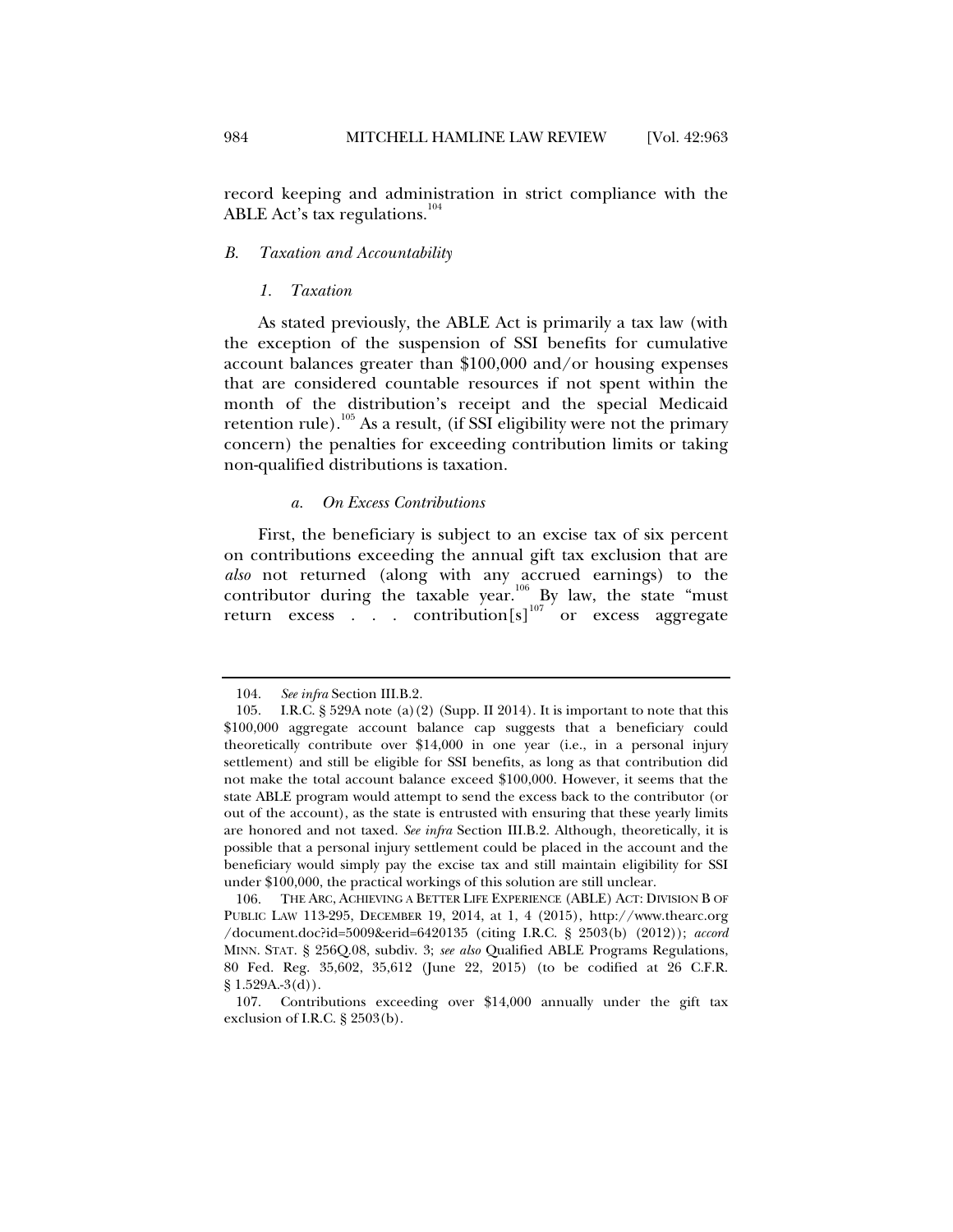$\text{contribution[s]}^{108}$  . . . to the person or persons who made that  $\text{contribution.}^{\text{109}}$  Therefore, the imposition of this "excess" contribution" tax is unlikely to occur since the state must return an excess contribution to the contributor.<sup>110</sup> Based on these regulations, it appears that the onus is on the state to categorize and manage contributions, which should ultimately prevent the beneficiary from getting taxed on excess contributions. In fact, commenters on the proposed regulations "expect that most qualified ABLE programs will adopt the infrastructure currently utilized by state [section] 529 qualified tuition programs either to reject such excess contributions or to escrow and immediately refund the excess contributions."111 Therefore, there is at least some consensus that excess contributions will be unlikely, as will the resulting tax on earnings of those contributions.<sup>112</sup> Taking the analysis a step further, this safeguard also means that the ABLE Act

To implement these requirements, the proposed regulations provide that a qualified ABLE program must return contributions in excess of the annual gift tax exclusion (excess contributions) to the contributor(s), along with all net income attributable to those excess contributions. Similarly, the proposed regulations also require the return of all contributions, along with all net income attributable to those contributions, that caused an ABLE account to exceed the limit established by the State for its qualified tuition program (excess aggregate contributions). If an excess contribution or excess aggregate contribution is returned to a contributor other than the designated beneficiary, the qualified ABLE program must notify the designated beneficiary of such return at the time of the return. The proposed regulations further provide that such returns of excess contributions and excess aggregate contributions must be received by the contributor(s) on or before the due date (including extensions) of the designated beneficiary's income tax return for the year in which the excess contributions were made or in the year the excess aggregate contributions caused amounts in the ABLE account to exceed the limit in effect under section 529A(b)(6), respectively.

Qualified ABLE Programs, 80 Fed. Reg. at 35,606; *see id.* at 35,614 (to be codified at 26 C.F.R. § 1.529A-2(g)(4)).

111. I.R.S. Notice, *supra* note 57, at 7.

 <sup>108.</sup> Contributions over \$350,000 to the ABLE account in total. *See* Qualified ABLE Programs, 80 Fed. Reg. at 35,614.

 <sup>109.</sup> *Id.*

 <sup>110.</sup> I.R.C. § 529A(b)(6) (Supp. II 2014) (requiring the state ABLE program to provide "adequate safeguards to prevent aggregate contributions on behalf of a designated beneficiary in the excess of the limit established"). The proposed Treasury regulations provide,

 <sup>112.</sup> *See id.*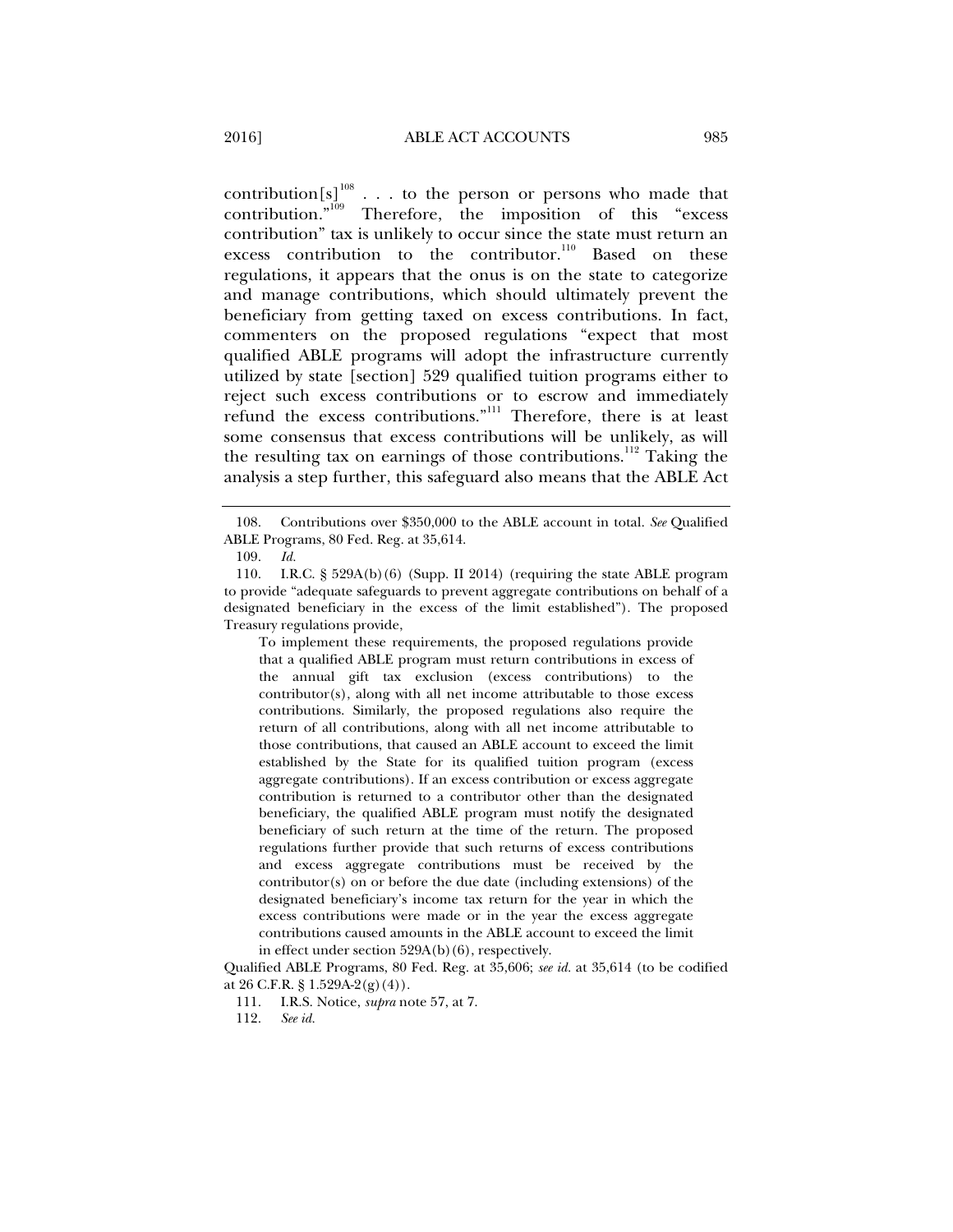might not be the most appropriate vehicle for a personal injury award, unless the settlement is structured to meet the ABLE account's contribution limits. Of course, we may learn more when the state program releases its implementing rules.<sup>113</sup>

# *b. On Non-Qualified Distributions*

The proposed regulations originally provided that the state ABLE program<sup>114</sup> "must establish safeguards to distinguish between distributions used for the payment of qualified disability expenses and other distributions."115 However, interim guidance from the IRS states that, due to comments received during the comment period, this burden will shift to the ABLE account holder.<sup>116</sup> In any event, each distribution is a portion of the investment and the earnings.<sup>117</sup> Because this combination resembles the pay-outs on annuities, the amount includable in gross income is only the earnings portion (as calculated pursuant to the exclusion ratio of section  $72$  of the Internal Revenue Code)<sup>118</sup> that exceeds the amount of "qualified disability expenses."<sup>119</sup> That is, if the disability expenses are twenty-five dollars and the distribution requested by the beneficiary is twenty-five dollars, then the beneficiary includes none of the distribution in her gross income.120 If, however, the disability expenses are twenty-five dollars and the distribution requested by the beneficiary is fifty dollars, then the beneficiary would include as gross income only the earnings portion of the

 <sup>113.</sup> DHS is currently working with fifteen other states in a collaborative implementation effort. The new plans—and likely their regulations—are expected to roll out in late 2016. *See* MINN. DEP'T HUMAN SERVS., DISABILITY SERVS. DIV., MINNESOTA ABLE ACT UPDATE: DECEMBER 11, 2015, at 1 (2015) [hereinafter ABLE ACT UPDATE], http://www.thearcofminnesota.org/wp-content/uploads/2015/12 /ABLE-Update-from-MN-DHS-12.11.15.pdf.

 <sup>114.</sup> *See infra* Section III.B.2 (regarding how the state actually runs the ABLE program).

 <sup>115.</sup> Qualified ABLE Programs, 80 Fed. Reg. at 35,615. Note, however, that, under the final regulations, the state ABLE program will not be monitoring distributions.

 <sup>116.</sup> *See infra* notes 132, 133 and accompanying text.

 <sup>117.</sup> Qualified ABLE Programs, 80 Fed. Reg. at 35,615; *see* I.R.C. § 529A(c)(B) (Supp. II 2014).

 <sup>118.</sup> *See generally* I.R.C. § 72 (2012).

 <sup>119.</sup> Qualified ABLE Programs, 80 Fed. Reg. at 35,615. For full definition of "qualified disability expenses," see *supra* Section III.A.3

 <sup>120.</sup> *See* Qualified ABLE Programs, 80 Fed. Reg. at 35,615.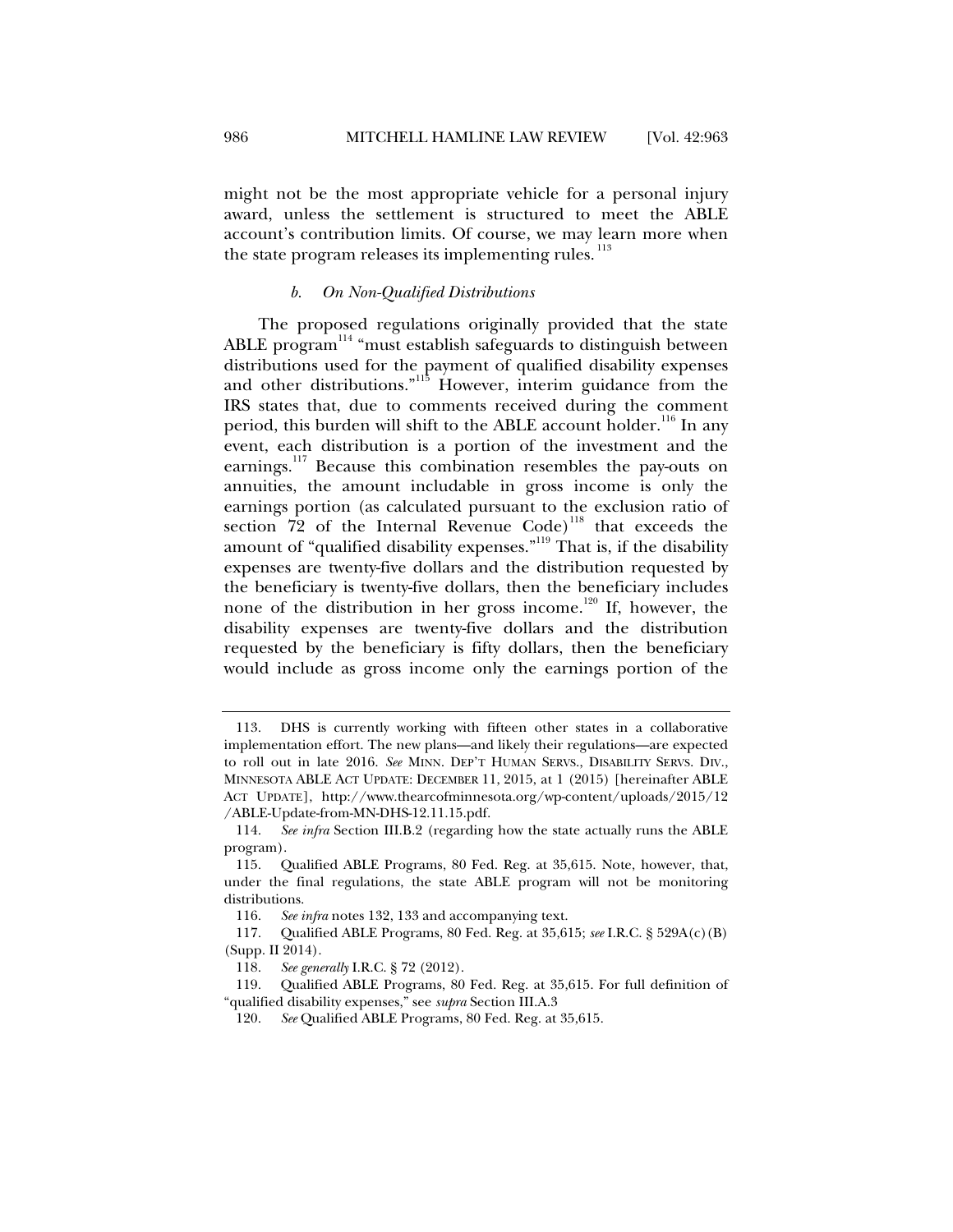distribution.<sup>121</sup> In determining the final amount of includable distributions, all of the excess distributions are aggregated over the course of the taxable year.122 These excess contributions are then taxed at the beneficiary's taxable rate plus ten percent.<sup>123</sup> Notwithstanding this tax, the Minnesota ABLE Act further clarifies that such non-qualified distributions can be requested "*at any time*," seemingly without an additional consequence beyond the tax. $124$ 

In contrast to either a special needs or supplemental needs trust, the ABLE account does offer tax-preferred savings, as long as the distributions are used for qualified disability expenses. This insulation from taxation is one of the advantages of an ABLE account compared to special and supplemental needs trusts. However, because the amount of contributions to the ABLE accounts are constrained by law and therefore accrue more slowly, this tax advantage is a limited one. Therefore, the tax savings of these accounts may actually be smaller than anticipated.

#### *2. Reporting Mechanisms*

ABLE accounts are housed under a much larger state-run "ABLE plan."<sup>125</sup> Specifically, the State of Minnesota carries out the administration and investing of these ABLE accounts.<sup>126</sup> In fact, the administrative onus appears to be on the state ABLE plan. As noted above, the state "must return . . . excess contribution $[s]^{n^{127}}$  "or excess aggregate contribution[s]"<sup>128</sup> "to the person or persons who made [the] contribution."<sup>129</sup> The final version of the regulations

 <sup>121.</sup> *See id.*

 <sup>122.</sup> *See id.*

 <sup>123.</sup> *See id.* at 35,616.

 <sup>124.</sup> *See* MINN. STAT. § 256Q.08, subdiv. 3 (Supp. 2015) (emphasis added).

 <sup>125.</sup> *See* I.R.C. § 529A(b)(1), (e)(6) (Supp. II 2014).

 <sup>126.</sup> *See, e.g.*, MINN. STAT. § 256Q.05, subdiv. 5 (authorizing DHS to charge a fee for administration); *id.* § 256Q.05, subdiv. 6 (requiring DHS to submit notices to both the IRS and the beneficiary of the ABLE account); *id.* § 256Q.07, subdiv. 1 (authorizing the State Board of Investment to invest the cash in the ABLE accounts); Qualified ABLE Programs Regulations, 80 Fed. Reg. 35,602, 35,616–19 (June 22, 2015) (directing the manner in which records will be kept and submitted by the states).

 <sup>127.</sup> Contributions exceeding over \$14,000 annually. *See* I.R.C. § 2503(b) (2012) (gift tax exclusion); Qualified ABLE Programs, 80 Fed. Reg. at 35,612, 35,614 (defining excess contribution).

 <sup>128.</sup> *Id.* (defining excess aggregate contribution).

 <sup>129.</sup> *Id.* at 35,614.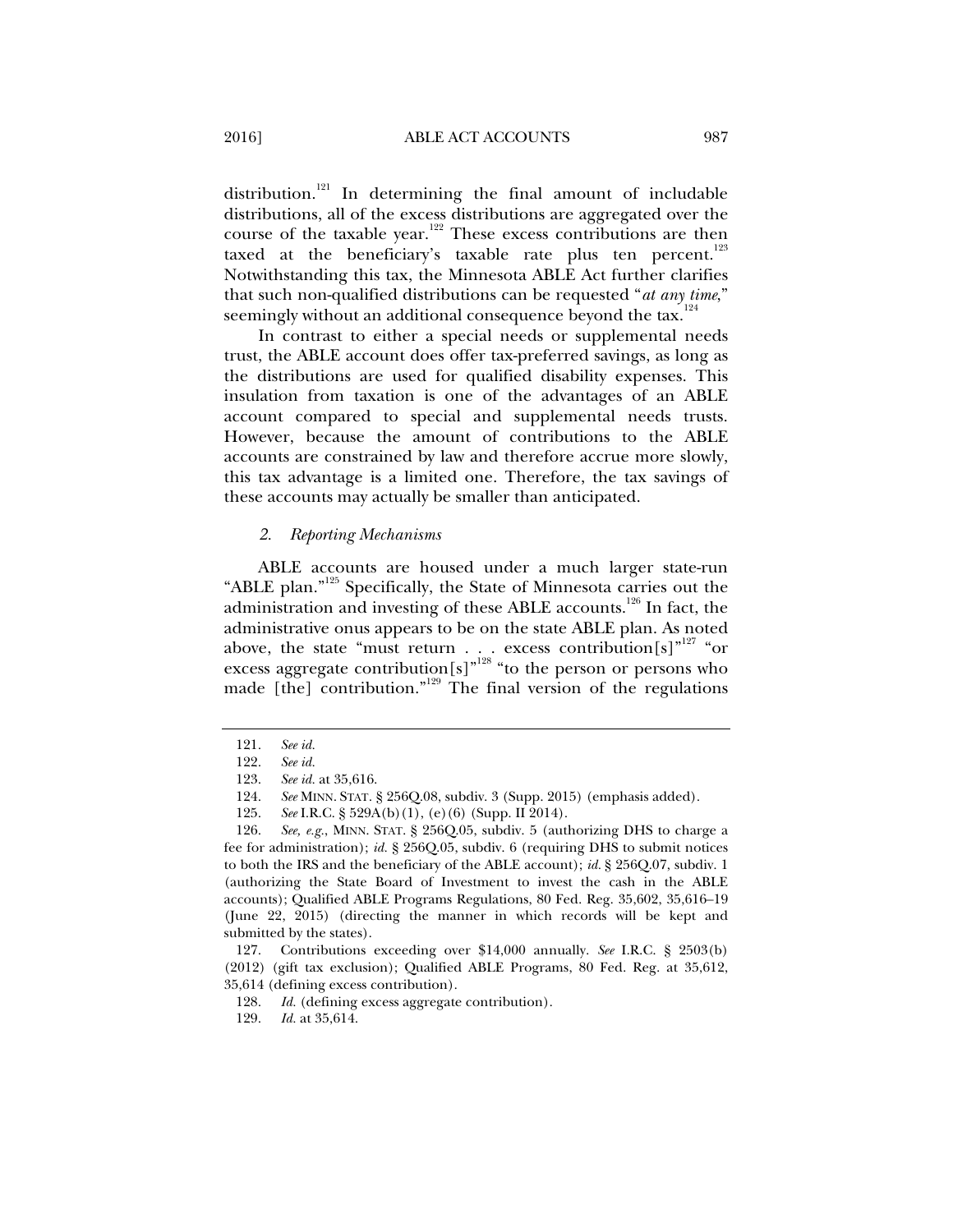will not require the state ABLE program to collect the tax identification numbers of all contributors; instead a tax identification number will be required only for those taxpayers that make excess contributions or excess aggregate contributions.<sup>130</sup>

Note, however, that administrative responsibilities appear to be shifting as the ABLE Act is implemented. According to interim guidance from the IRS issued near the end of 2015, the state ABLE program will not be required to provide safeguards that distinguish between qualified disability expenses and other expenses.<sup>131</sup> Instead, for federal tax purposes, the beneficiary (or an agent thereof) must track these expenses himself or herself in case of audit. $132$ 

#### *C. Medicaid Payback Provision*

Much like an individual special needs trust, $133$  the remainder of the funds in ABLE accounts when the beneficiary dies are subject to recovery by Medicaid to the extent that Medicaid paid for the beneficiary's medical expenses while the account was in effect. $134$ Internal Revenue Code, section 529A(f) states:

Subject to any outstanding payments due for qualified disability expenses, upon the death of the designated beneficiary, all amounts remaining in the qualified ABLE account not in excess of the amount equal to the total Medicaid paid for the designated beneficiary after the establishment of the account, net of any premiums paid from the account or paid by or on behalf of the beneficiary to a Medicaid Buy-In program under any State Medicaid plan established under title XIX of the Social Security Act, shall be distributed to such State upon filing of a claim for payment by such State. For purposes of this paragraph, the State shall be a creditor of an ABLE account and not a beneficiary . . . .

Therefore, every ABLE account is subject to a Medicaid payback, and the planning available with a third-party supplemental needs trust—to avoid the payback—is not available

 <sup>130.</sup> I.R.S. Notice 2015-81, *supra* note 57, at 4.

 <sup>131.</sup> *Id.* at 7.

 <sup>132.</sup> *See id.* at 4–5; ABLE ACT UPDATE, *supra* note 113, at 2.

 <sup>133.</sup> *See supra* Section II.A.3.

 <sup>134.</sup> Brogan et al., *supra* note 8, at 43.

 <sup>135.</sup> I.R.C. § 529A(f) (Supp. II 2014).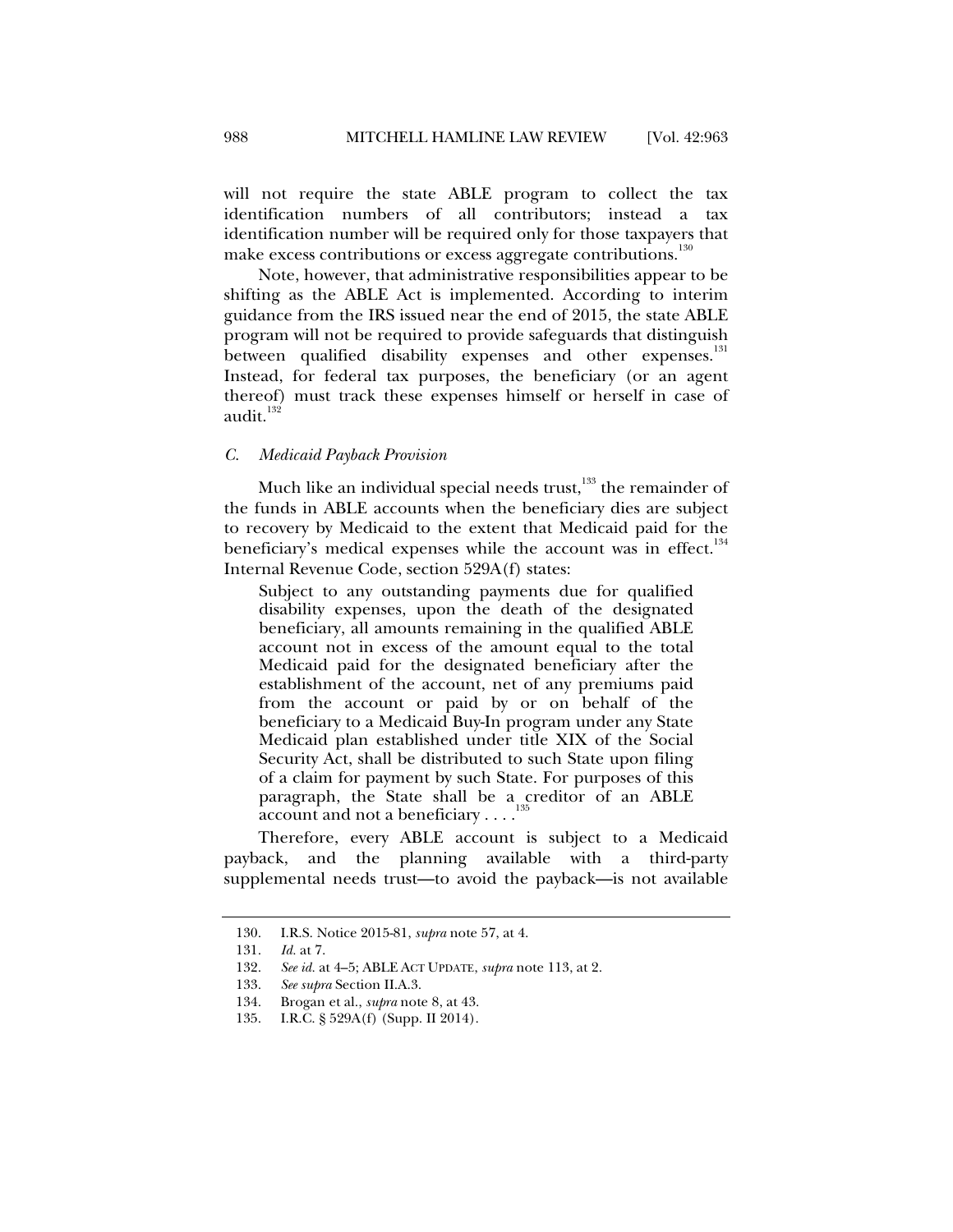for ABLE act accounts, even if the funds in the account are contributed by a third-party.

Even so, the amount paid back to Medicaid is *not* considered a taxable distribution.<sup>136</sup> Additionally, this amount is only to be paid after outstanding debts for qualified disability expenses have been paid.<sup>137</sup> Therefore, while the amount remaining in the ABLE account is includable in the gross estate of the beneficiary at death, both qualified disability vendors and Medicaid, are treated as creditors, such that these claims may be deductible against the gross estate.<sup>138</sup> Further, because "qualified disability expenses" include funeral and burial expenses, the proposed regulations suggest that distributions for these expenses can be paid before the state recovers any Medicaid payments.<sup>139</sup> This priority is a significant improvement, and more humane, than the payback rules for special needs trusts, which do not allow for the payment of funeral and burial expenses before reimbursing the state.<sup>140</sup>

Notwithstanding this Medicaid payback provision and the estate tax implications, an ABLE Act beneficiary may rollover portions of his or her account to a family member who has a disability—and who is eligible under the ABLE Act—or may simply

 <sup>136.</sup> Qualified ABLE Programs Regulations, 80 Fed. Reg. 35,602, 35,609 (June 22, 2015) (to be codified at 26 C.F.R. § 1.529A-2(p)); *accord* I.R.C. § 529A(f) (Supp. II 2014).

 <sup>137.</sup> Qualified ABLE Programs, 80 Fed. Reg. at 35,609.

 <sup>138.</sup> *See id.* at 35,609, 35,616 (to be codified at 26 C.F.R. §§ 1.529A-3(b)(4), 1-4(d)) ("Upon the death of the designated beneficiary, the designated beneficiary's ABLE account is includable in his or her gross estate for estate tax purposes under section 2031. The payment of outstanding qualified disability expenses and the payment of certain claims made by a State under its Medicaid plan may be deductible for estate tax purposes if the requirements of section 2053 are satisfied.").

 <sup>139.</sup> *Id.* at 35,615 (to be codified at 26 C.F.R. §1.529A-3(p) (requiring that the "payment of [a Medicaid recovery] (if any) will be made only after providing for the payment from the designated beneficiary's ABLE account of all outstanding payments due for his or her qualified disability expenses"); *id.* at 35,614 (to be codified at 26 C.F.R. § 1.529A-3(h)(1) (including "funeral and burial expenses" in definition of "qualified disability expenses"); *accord* I.R.C. § 529A(e)(5) (Supp. II 2014).

 <sup>140.</sup> POMS, *supra* note 50, at § SI 01120.203.B.3.b (providing that funeral expenses will not be permitted before the Medicaid lien is paid); *see also* Kristen M. Lewis, Am. Bar Ass'n, *Special Needs Trusts: The Cornerstone of Planning for Beneficiaries with Disabilities*, *in* SPECIAL NEEDS TRUSTS BASICS 27 (2010) (noting that burial and funeral expenses that have not been pre-paid before death will not be paid by the special needs trust until after the Medicaid lien has been satisfied).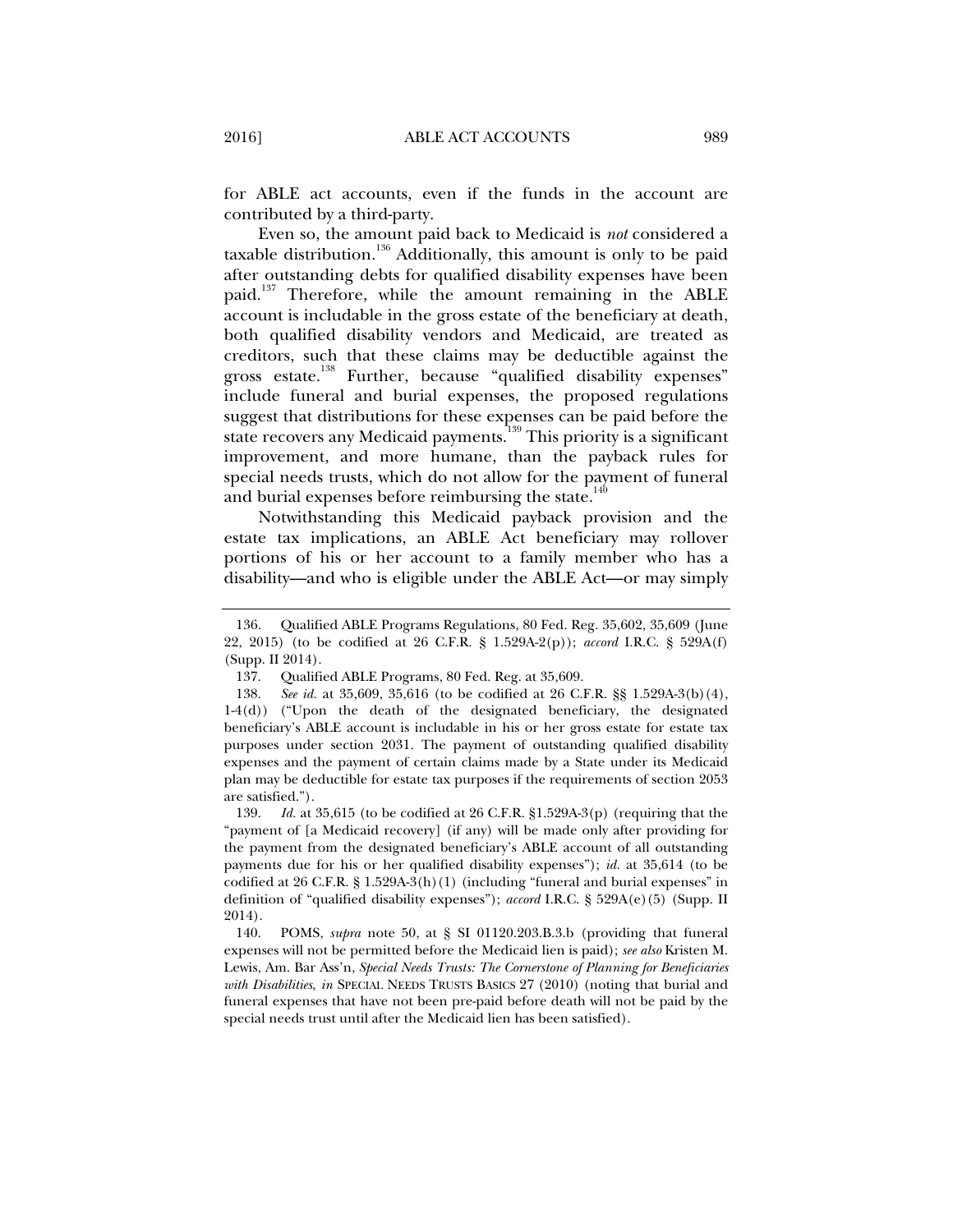change the designated beneficiary to such individual.<sup>141</sup> In fact, such a transfer during life is exempt from both gift tax and generation-skipping transfer tax.<sup>142</sup>

#### *D. When Available to Minnesota's Individuals with Disabilities*

The ABLE Act authorizes states to implement and manage ABLE accounts.<sup>143</sup> Accordingly, Minnesota Governor Mark Dayton signed Minnesota's ABLE Act into law on May 22, 2015,<sup>144</sup> with an effective date of July 1, 2015.<sup>145</sup> Minnesota's version authorizes the Minnesota DHS to "establish rules, terms, and conditions" for the new ABLE accounts and to "prescribe the applications forms, procedures, and other requirements that apply to the plan."<sup>146</sup>

The Minnesota DHS expects the new ABLE Act plans to be available in late  $2016$ .<sup>147</sup> The roll-out of the new plans may actually precede the final regulations from the Treasury Department. However, anticipating the plodding rulemaking process, the Treasury Department has explicitly stated that states operating ABLE programs, along with their beneficiaries, will still receive favorable tax status during the interim even if their programs do not fully comport with the final regulations.<sup>148</sup>

 <sup>141.</sup> *See* I.R.C. § 529A(c)(1)(C)(1)–(2) (Supp. II 2014) (exempting from taxation the distributee of any such rollover). Theoretically, the Medicaid payback could be avoided if the beneficiary changed the designated beneficiary on his ABLE account to a qualified family member before his death. However, this theory has obviously not been tested and this course of action should be advised with caution; for all planning lawyers, untested theories mean possible litigation and increased expense for the client (and his or her beneficiaries by extension). Moreover, beneficiaries may not have another family member with a disability that appeared before age twenty-six that could become the new designated beneficiary. As a result, this option is not available to everyone.

 <sup>142.</sup> Qualified ABLE Programs, 80 Fed. Reg. at 35,616 (to be codified at 26 C.F.R.  $\S 1.529A-4(c)$ .

 <sup>143.</sup> THE ARC, *supra* note 106, at 6.

 <sup>144.</sup> *Status of S.F. 1458*, MINN. ST. LEGISLATURE, https://www.revisor.mn.gov /bills/bill.php?b=senate&f=sf1458&ssn=0&y=2015 (last visited May 4, 2016).

 <sup>145.</sup> S.F. 1458, §§ 44–51 (codified as amended at MINN. STAT. §§ 256Q.01–.08), 2015 Leg., 89th Sess. (Minn. 2015), https://www.revisor.mn.gov /bills/text.php?number=SF1458&version=3&session=ls89&session\_year=2015 &session \_number=0; *see also* MINN. STAT. § 256Q.05, subdiv. 1 (Supp. 2015).

 <sup>146.</sup> *Id.* § 48 subdiv. 2(a)–(b) (codified as amended at MINN. STAT. § 256Q.05, subdiv.  $2(a)$ –(b) (Supp. 2015)).

 <sup>147.</sup> ABLE ACT UPDATE, *supra* note 113, at 2.

 <sup>148.</sup> Qualified ABLE Programs, 80 Fed. Reg. 35,602, 35,604 (June 22, 2015)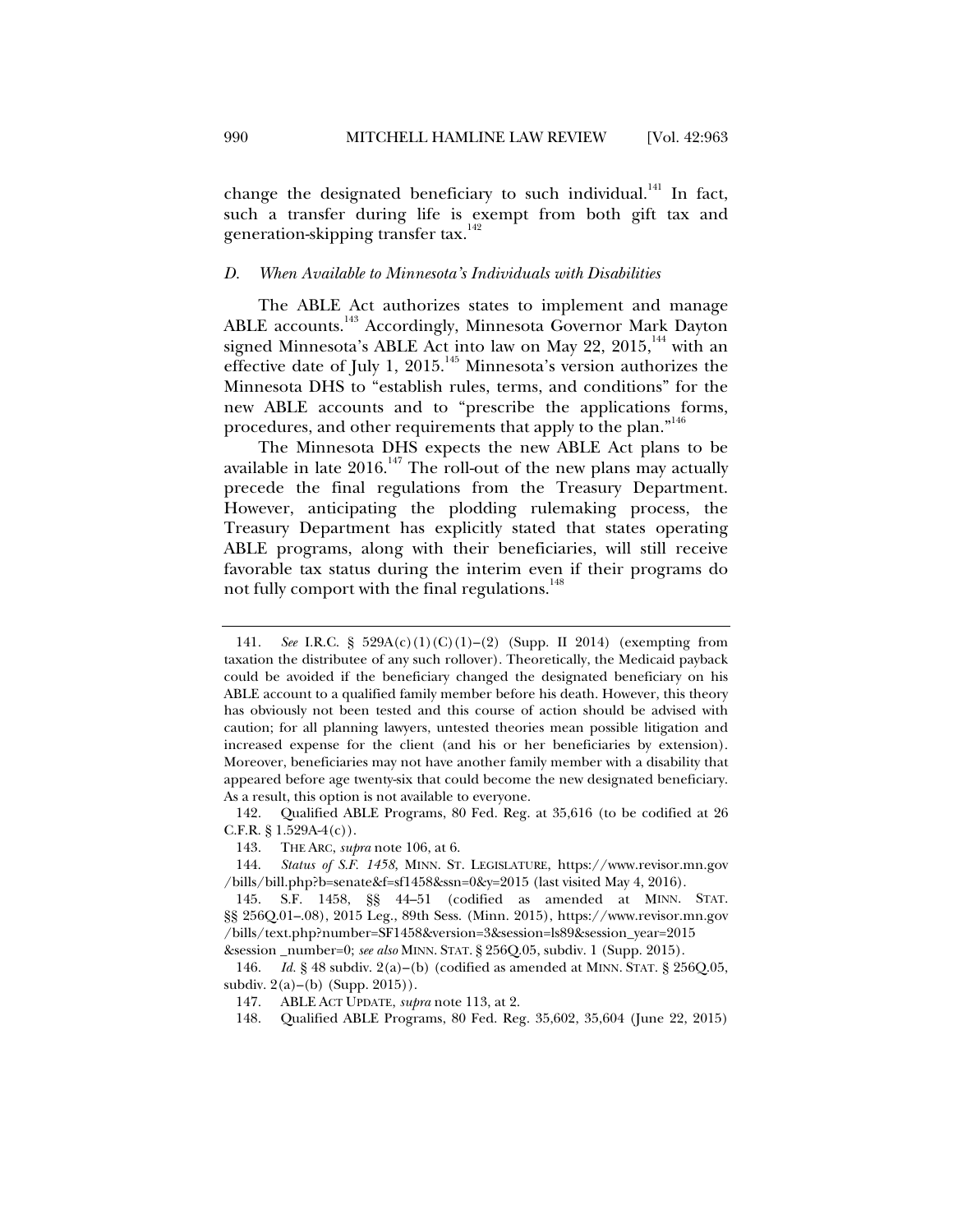#### IV. CONCLUSION

ABLE accounts have some advantages over special and supplemental needs trusts because they avoid taxes on earnings that the accounts accrue. They also generally avoid the often costly attorney-intensive establishment of such trusts. However, the biggest benefit of this new tool may well be the independence and dignity they afford people with disabilities: the new ABLE accounts empower individuals with disabilities to establish, fund, direct investments, and request withdrawals from the account on their own. By contrast, the special and supplemental needs trusts take control out of the hands of individuals with disabilities and must be established by often complex court proceedings that are difficult to understand without the help of an attorney. Also, ABLE accounts allow anyone, including the beneficiary, to contribute to the beneficiary's needs without affecting his or her SSI and Medicaid (subject to the \$100,000 account balance SSI suspension limit).

On the flip side, the POMS rules on ABLE accounts inject their own kind of complexity for tracking housing-expenses and non-qualified disability expenses and ensuring that those distributions are spent within the month of their receipt. However, the POMS rules offer a number of features that really stand to increase autonomy and quality of life: the exclusion of both contributions and distributions from income for SSI purposes, the exclusion from resources of retained distributions for non-housing qualified disability expenses under certain circumstances, and even the exclusion from resources of housing-related qualified disability expenses and *non-qualified* disability expenses if the distribution is spent within the month of receipt. Additionally, the option to exceed the \$100,000 SSI limit on the total account amount while still retaining Medicaid benefits is a huge advantage for individuals with disabilities who are willing to forego SSI but still want the benefits of Medicaid coverage.

Yet, these benefits are significantly mitigated because contributions are capped, and eligibility is limited to those with a disability that began before age twenty-six. As a result, the ABLE accounts are possible solutions mainly for three types of clients: (1) elderly clients who have family or friends who are qualifying beneficiaries with a disability; (2) younger clients who wish to plan

<sup>(</sup>to be codified at 26 C.F.R. § 1.529A-4(c)).